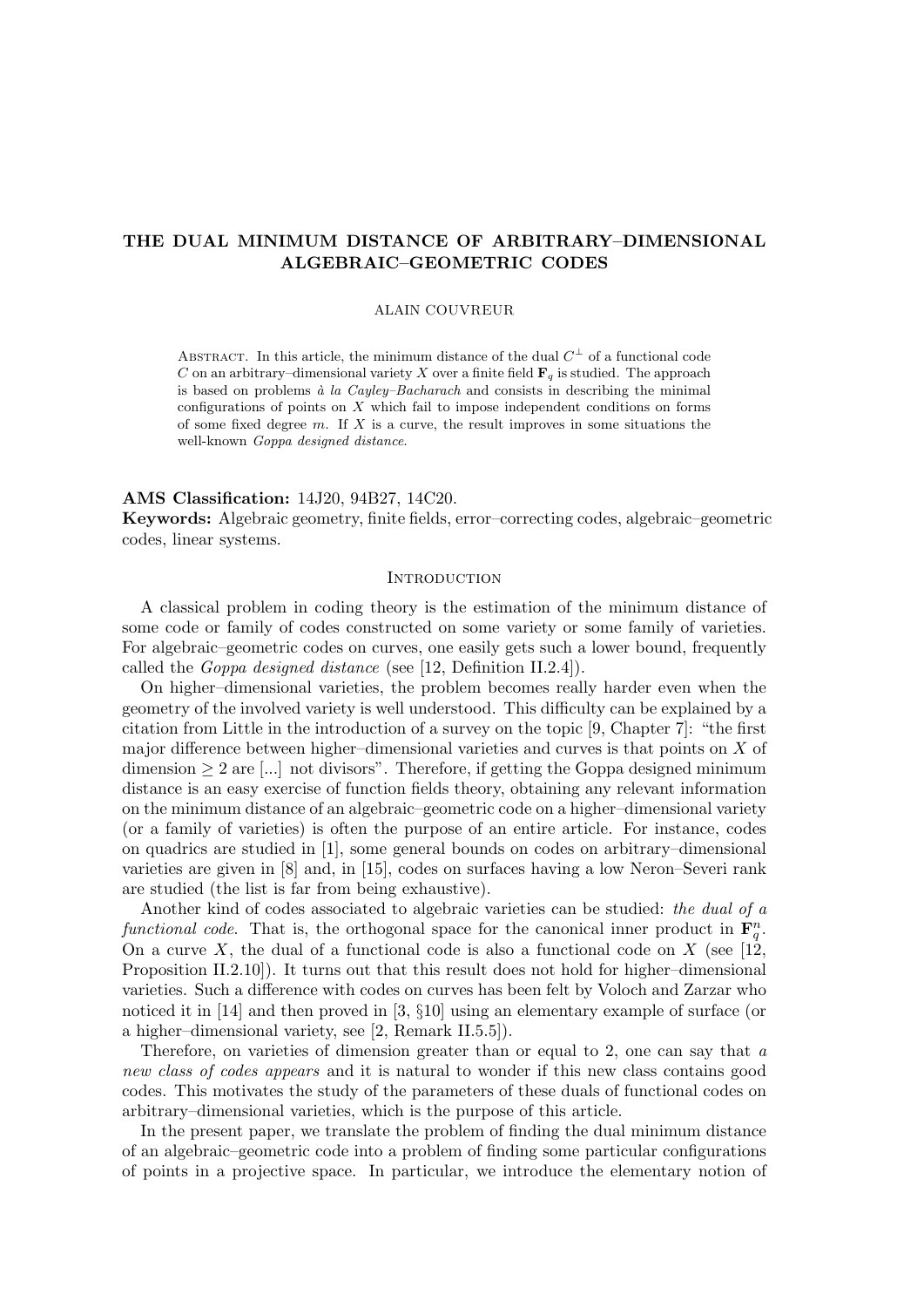minimally m–linked points (Definition 2.8), that is sets of points which fail to impose independent conditions on forms of degree  $m$  and are minimal for this property. This notion relates to problems  $\dot{a}$  la Cayley–Bacharach (see [4]) and is central for the proof of Theorem 3.5, which gives estimates or lower bounds for the minimum distance of the duals of functional codes. From a more geometrical point of view, we give the complete description of minimally  $m$ –linked configurations of less than  $3m$  points in any projective space. It is stated in [4] that complete intersections provide such configurations. In addition, the authors ask whether these configurations are the only ones. We give a positive answer to this question for configurations of cardinality lower than or equal to 3m.

From the coding theoretic point of view, the most surprising application of this result is the case when the variety is a plane curve. Indeed, in this situation, since the dual of an algebraic–geometric code on a curve is also an algebraic–geometric code on this curve, the dual minimum distance has a lower bound given by the Goppa designed distance. Therefore, we compare the bound yielded by Theorem 3.5 with the Goppa designed distance. It turns out that our bound is better than Goppa's one in two situations. First, when Goppa's bound is negative and hence irrelevant, since our bound is always positive. Second, if one can check some incidence condition on the points of evaluation, in this second situation, one can get a bound which is much better than that of Goppa.

Some proofs of the present paper are long and need the treatment of numerous cases. This is the reason why we chose to study examples of applications of the results (in Section 4) before proving them. The study of configurations of points and linear systems having prescribed points in their base locus is often very technical. For instance see the proof of [5, Proposition V.4.3].

Contents. Section 1 is a brief review on algebraic–geometric codes on curves and arbitrary–dimensional varieties. Section 2 is devoted to the definition of the notion of  $m$ –general and minimally m–linked configurations of points in a projective space. The connection between this notion and the dual minimum distance is explained at the beginning of Section 3. In addition, Section 3 contains the main theorem (Theorem 3.5) and its "geometric version" (Theorem 3.8). Theorem 3.5 gives lower bounds for the minimum distance of the dual of a functional code. Explicit examples of applications of the main theorem are presented in Section 4. In particular the case of codes on plane curves and the improvements of the Goppa designed distance are studied.

Sections 5 to 9 are devoted to the proof of Theorem 3.8. In Section 5, two key tools for this proof, namely Lemma 5.1 and Theorem 5.2 are stated. Lemma 5.1 is a useful trick to handle minimally  $m$ –linked configurations of points and Theorem 5.2 is one of the numerous formulations of Cayley–Bacharach theorem. Afterwards, Sections 6 to 9 are devoted to the proofs of some results on configurations of points in projective spaces, yielding the proof of Theorem 3.5.

# 1. algebraic–geometric codes

Let  $X$  be a smooth geometrically connected projective variety defined over a finite field  $\mathbf{F}_q$ . Let G be a divisor on X and  $P_1, \ldots, P_n$  be a family of rational points of X avoiding the support of G. Denote by  $\Delta$  the 0-cycle defined by the formal sum  $\Delta := P_1 + \cdots + P_n$ . In [13], Vlăduț and Manin define the functional code  $C_L(X, \Delta, G)$ to be the image of the map

$$
\mathrm{ev}_{\Delta} : \left\{ \begin{array}{ccc} L(G) & \to & \mathbf{F}_q^n \\ f & \mapsto & (f(P_1), \dots, f(P_n)) \end{array} \right.,
$$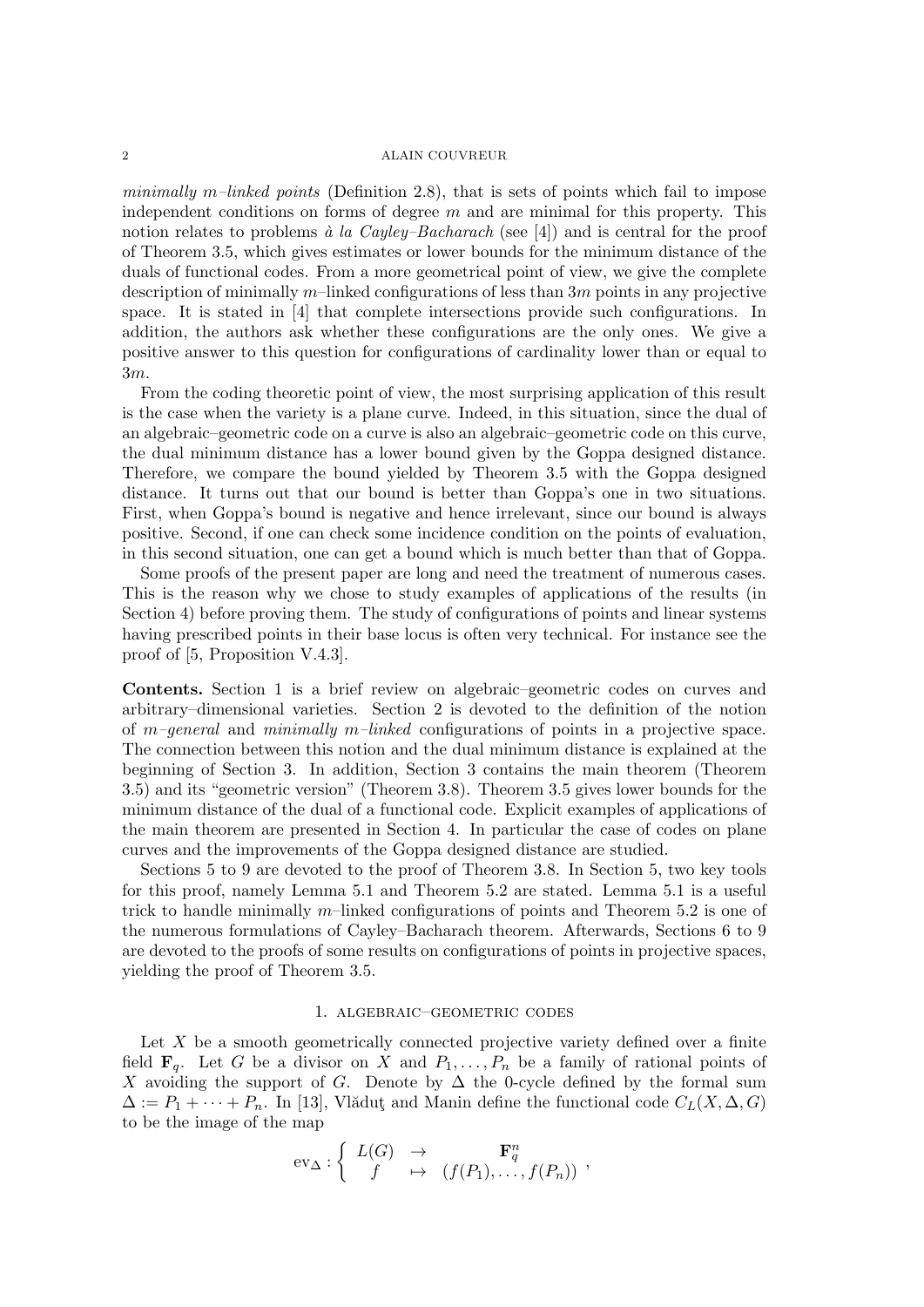where  $L(G)$  denotes the Riemann–Roch space associated to G. When there is no possible confusion on the involved variety, one can remove the " $X$ " and denote this code by  $C_L(\Delta, G)$ .

As said in the Introduction, the aim of this paper is to study the minimum distance of the dual code  $C_L(X, \Delta, G)^{\perp}$ .

Caution. A usual abuse of notation in coding theory consists in using the term "dual" to denote the orthogonal space  $C^{\perp}$  of a subspace  $C$  of  $\mathbf{F}_q^n$  for the canonical inner product. This space differs from the genuine dual  $C^{\vee}$  of C, which is the space of linear forms on C. According to the conventions in coding theory, we allow ourselves such an abuse of language in this paper, even if actual dual spaces will be also involved sometimes. The exponents  $\perp$  and  $\vee$  enable to differentiate one "dual" from another, avoiding any confusion.

### 2. POINTS IN  $m$ –GENERAL POSITION

In the present section, the base field  $k$  is arbitrary.

2.1. General position in the literature. The notion of "general position" is classical in algebraic geometry. However, there does not seem to exist any consensual definition. Roughly speaking, a fixed number s of points on a variety  $X$  is said to be in *general* position if they correspond to a point of a Zariski dense subset of the space of configurations of s points of X. The point is that the involved *dense subset* depends on the problem we are working on.

The most usual definition is that s points of the affine space  $\mathbf{A}^r_k$  (resp. the projective space  $\mathbf{P}_k^r$ ) are in general position if for all  $l \leq r$ , no  $l+2$  of them lie on an *l*-dimensional linear subspace. However, several different definitions exist in the literature. For instance, the definition of Hartshorne in [5, Exercise V.4.15] differs from that of Mumford in [10, Lecture 20].

2.2. Definition in the present paper. The definition we will use involves linear independence of evaluation maps on a space of homogeneous forms of fixed degree.

**Notation 2.1.** We denote by  $\mathcal{F}_{m,r}(k)$  the space  $H^0(\mathbf{P}_k^r, \mathcal{O}_{\mathbf{P}_k^r}(m))$  of homogeneous forms of degree m in  $r + 1$  variables. If there is no possible confusion on the base field, we denote this space by  $\mathcal{F}_{m,r}$ .

Notice that the evaluation at a point of X (or a point of  $\mathbf{P}_k^r$  actually) does not make sense for homogeneous forms. To avoid this problem, one can choose a system of homogeneous coordinates in  $\mathbf{P}_k^r$  and use the evaluation maps defined in [7].

**Definition 2.2** ([7, §3]). Let  $P = (p_0 : \cdots : p_r)$  be a rational point of  $\mathbf{P}_k^r$ . Let  $i \in \{0, \ldots, r\}$  be the smallest integer such that  $p_i \neq 0$ . For a nonnegative integer m we define the evaluation map to be

$$
ev_P: \left\{ \begin{array}{ccc} \mathcal{F}_{m,r} & \to & k \\ f & \mapsto & \frac{f(p_0,\ldots,p_r)}{p_i^m} \end{array} \right. .
$$

Remark 2.3. The previous definition can be regarded as an explicit version of a more conceptual one. Consider a line bundle L on  $\mathbf{P}_k^r$  corresponding to  $\mathcal{O}_{\mathbf{P}_k^r}(m)$  (such a line bundle is unique up to isomorphism) and choose a system of coordinates on the fibre  $L_P$  for each  $P \in \mathbf{P}^r(k)$ . Then,  $ev_P(f)$  can be defined as the element of k corresponding to  $f_P \in L_P$  for this system of coordinates. This is actually the genuine definition used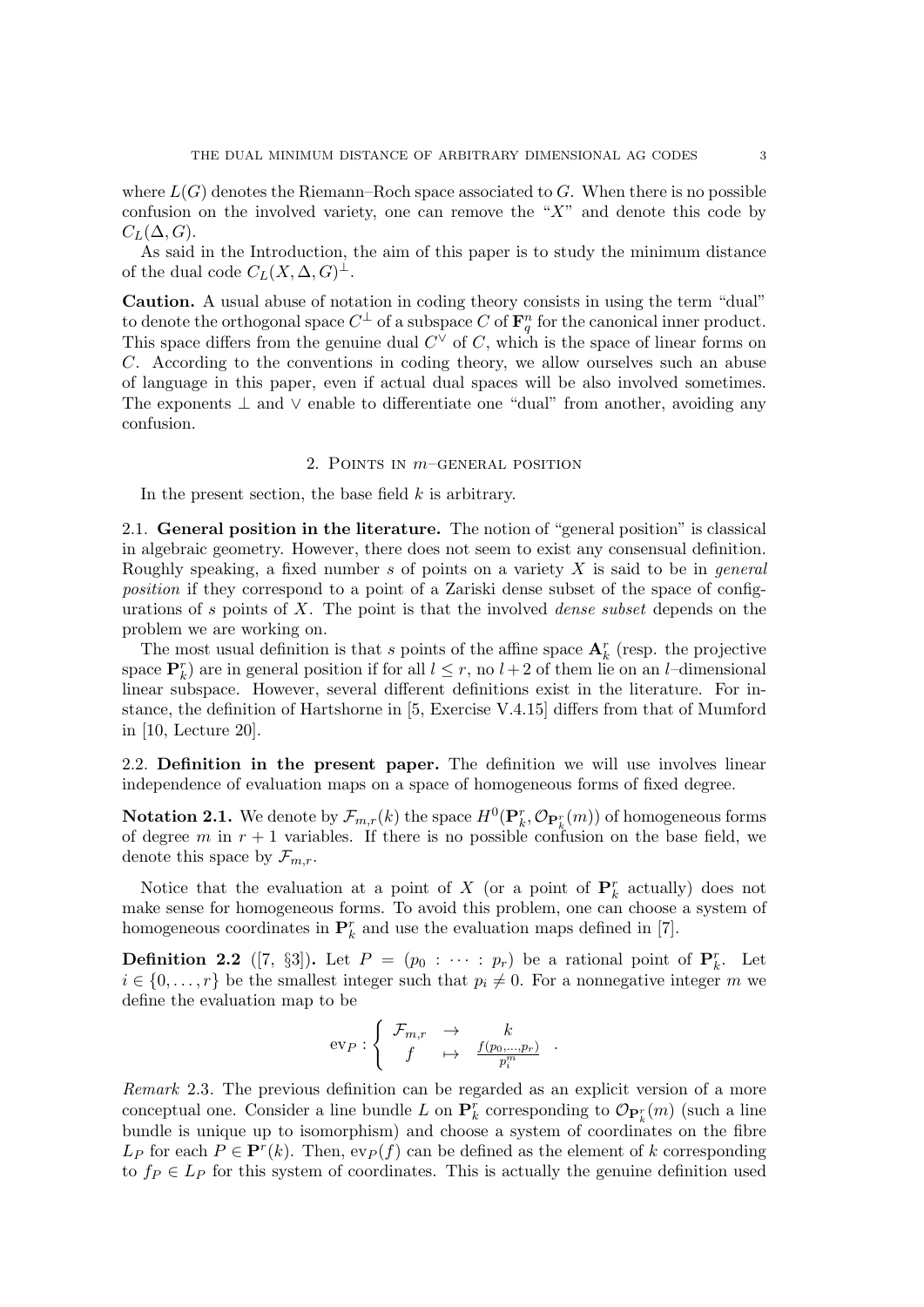by Manin to define algebraic–geometric codes in [13]. Notice that another choice of coordinates on the fibres  $L_P$  gives a Hamming–isometric code.

Now, let us define the notion of  $m$ –generality.

**Definition 2.4** (*m*–general position). Let *m* be a nonnegative integer. A family  $P_1, \ldots,$  $P_s$  of rational points of  $\mathbf{P}^r$  is said to be in m-general position if the evaluation maps  $ev_{P_1}, \ldots, ev_{P_s}$  are linearly independent in  $\mathcal{F}_{m,r}^{\vee}$ .

The following lemma gives a geometric interpretation for the notion of  $m$ –generality for  $m \geq 1$ .

**Lemma 2.5.** Let  $m \geq 1$  be an integer and  $P_1, \ldots, P_s$  be a set of rational points of  $\mathbf{P}^r$ . Then, the following assertions are equivalent.

- (i) The points  $P_1, \ldots, P_s$  are in m-general position.
- (ii) For all  $i \in \{1, \ldots, s\}$ , there exists a hypersurface  $H_i$  of degree m in  $\mathbf{P}^r$  containing the  $P_j$ 's for all  $j \neq i$  and avoiding  $P_i$ .
- (iii) For all  $i \in \{1, \ldots, s\}$ , the point  $P_i$  is not a base point of the linear system of hypersurfaces of degree m in  $\mathbf{P}^r$  containing all the  $P_j$ 's for  $j \neq i$ .
- (iv) The linear system  $\Gamma$  of hypersurfaces of degree m in  $\mathbf{P}^r$  containing the points  $P_1, \ldots, P_s$  has dimension

$$
\dim \Gamma = \dim \mathcal{F}_{m,r} - 1 - s.
$$

(v)  $h^1(\mathbf{P}^r,\mathcal{I}(m)) = 0$ , where *I* is the ideal sheaf associated to the reduced zerodimensional scheme supported by  $P_1, \ldots, P_n$  and  $\mathcal{I}(m) = \mathcal{I} \otimes \mathcal{O}(m)$ .

Proof. Proving (i) to (iv) is an elementary exercise of linear algebra. For (v), consider the long exact sequence given by  $0 \to \mathcal{I}(m) \to \mathcal{O}(m) \to \mathcal{S} \to 0$ , where S is a skyscraper sheaf supported by  $P_1, \ldots, P_n$ .

*Remark* 2.6. Notice that Definition 2.4 makes sense even if  $m = 0$ . However, this case is removed in Lemma 2.5 since items (ii), (iii) and (iv) do not make sense for  $m = 0$ .

Remark 2.7. The notion of 1–generality corresponds to the "usual" definition of general position, which is described at the beginning of the present section. In  $\mathbf{P}^r$ , an s-tuple of points is in 1–general position if the points are projectively independent, or equivalently if and only if they generate an  $(s-1)$ -dimensional linear subspace of  $\mathbf{P}^r$ .

**Definition 2.8.** A family  $P_1, \ldots, P_s$  of rational points of  $\mathbf{P}^r$  is said to be m-linked if they are not in  $m$ –general position or equivalently if they fail to impose independent conditions on forms of degree m. It is said to be minimally m–linked if it is m–linked and if each proper subset of  $\{P_1, \ldots, P_s\}$  is in m–general position.

We will see further that the notion of being minimally  $m$ –linked is very useful for error–correcting codes. Lemma 2.12 gives some elementary algebraic and geometric translations of this definition which will be very often used in what follows.

**Lemma 2.9.** Let  $m \geq 1$  be an integer. A family  $P_1, \ldots, P_s$  of rational points of  $\mathbf{P}^r$  is minimally m–linked if and only if there exists a non-trivial relation of the form  $\lambda_1 ev_{P_1}$  +  $\cdots + \lambda_s e v_{P_s} = 0$  and that, for all such relation, the  $\lambda_i$ 's are all nonzero.

*Proof.* It is an elementary exercise of linear algebra.  $\square$ 

Remark 2.10. For dimensional reasons, one can prove easily that the number of elements of an m-general family of points in  $\mathbf{P}^r$  is at most dim  $\mathcal{F}_{m,r}$  and that of a minimally mlinked family is at most dim  $\mathcal{F}_{m,r} + 1$ .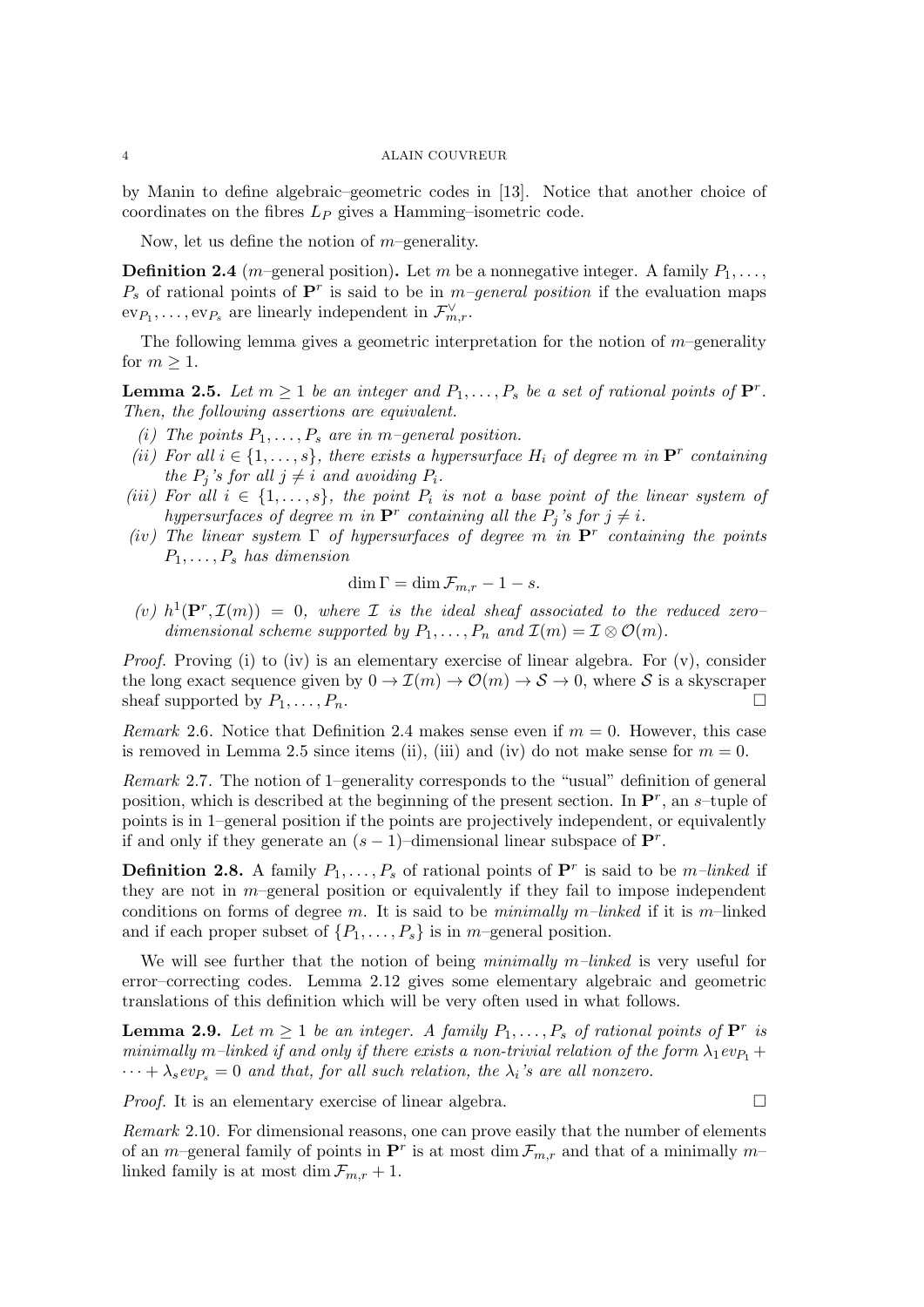Remark 2.11. Let  $P_1, \ldots, P_s$  be a family of points in  $\mathbf{P}^r$  and let m be a nonnegative integer. Assume that  $s \leq \dim \mathcal{F}_{m,r}$ , then the  $P_i$ 's are minimally m-linked if and only if for all  $i_0 \in \{1, \ldots, s\}$  the linear system of hypersurfaces of degree m containing the points  $P_1, \ldots, P_{i_0-1}, P_{i_0+1}, \ldots, P_s$  is nonempty and has  $P_{i_0}$  as a base point.

Remark 2.12. The previous remark entails that, to prove that a family of points  $P_1, \ldots$ ,  $P_s \in \mathbf{P}^r$  with  $s \leq \dim \mathcal{F}_{m,r}$  is not minimally m-linked, it is sufficient to prove that for one of these points  $P_{i_0}$ , there exists a hypersurface of degree m containing the  $P_j$ 's for  $j \neq i_0$  and avoiding  $P_{i_0}$ .

We conclude the present section with Lemma 2.13, which is crucial in the present paper. Indeed, it enables to work over an algebraically closed field of the form  $\mathbf{F}_q$  in order to get information on the minimum distance of some codes, even if a code is a vector space of a finite field  $\mathbf{F}_q$ . Such a "geometrisation" of the problem is very useful since over infinite fields, the positive–dimensional linear systems have infinitely many elements.

**Lemma 2.13.** Let  $P_1, \ldots, P_s$  be a family of k-rational points of  $\mathbf{P}^r$ . Let L be an algebraic extension of k. Then, the points  $P_1, \ldots, P_s$  are in m-general position (resp. are m-linked, resp. are minimally m-linked) in  $\mathbf{P}^r_k$  if and only if they are in m-general position (resp. are m-linked, resp. are minimally m-linked) in  $\mathbf{P}_L^r$ .

*Proof.* Linearly independent (resp. linked) vectors in  $\mathcal{F}_{m,r}(k)^\vee$  remain independent (resp. linked) as vectors of  $\mathcal{F}_{m,r}(L)^{\vee} = \mathcal{F}_{m,r}(k)$  $\vee \otimes_k L$ .

# 3. Duals of algebraic–geometric codes

In what follows, when we deal with algebraic–geometric codes and only in this situation (that is in the present section and in Section 4), we always stay in the following context.

3.1. Context and notations. In what follows,  $X$  is a smooth geometrically connected projective variety over  $\mathbf{F}_q$ , which is a **complete intersection** in some projective space  $\mathbf{P}^r$  for some  $r \geq 2$ . Moreover, m is a nonnegative integer and  $G_m$  is a divisor on X which is linearly equivalent to a scheme–theoretic intersection of  $X$  with a hypersurface of degree m. In addition,  $P_1, \ldots, P_n$  is a family of rational points of X avoiding the support of  $G_m$  and we denote by  $\Delta$  the 0–cycle  $\Delta := P_1 + \cdots + P_n$ .

From [5, Exercise II.8.4], the variety  $X$  is projectively normal (see [5, Exercise I.3.18] for a definition) and an element of  $L(G_m)$  can be identified to a restriction to X of an element of  $\mathcal{F}_{m,r}$ . The connection between minimum distance of  $C_L(\Delta, G_m)^\perp$  and the notion of  $m$ –generality lies in the elementary Lemma 3.3 below.

3.2. Codewords of the dual and configurations of points. First, let us notice a usual abuse of language, in the next sections.

Abuse of language. In what follows, given a codeword  $c \in C_L(\Delta, G_m)$  or  $c \in$  $C_L(\Delta, G_m)^{\perp}$ , we will call support of c the set of points  $P_{i_1}, \ldots, P_{i_s}$  in Supp( $\Delta$ ) corresponding to the nonzero coordinates of c.

Thanks to the following proposition, the problem of finding a lower bound for the minimum distance of the code  $C_L(\Delta, G_m)^{\perp}$  is translated into that of finding configurations of (minimally) m–linked points in the support of  $\Delta$ .

**Proposition 3.1.** The minimum distance of the code  $C_L(\Delta, G_m)^\perp$  is the smallest number of m–linked points in the support of  $\Delta$ .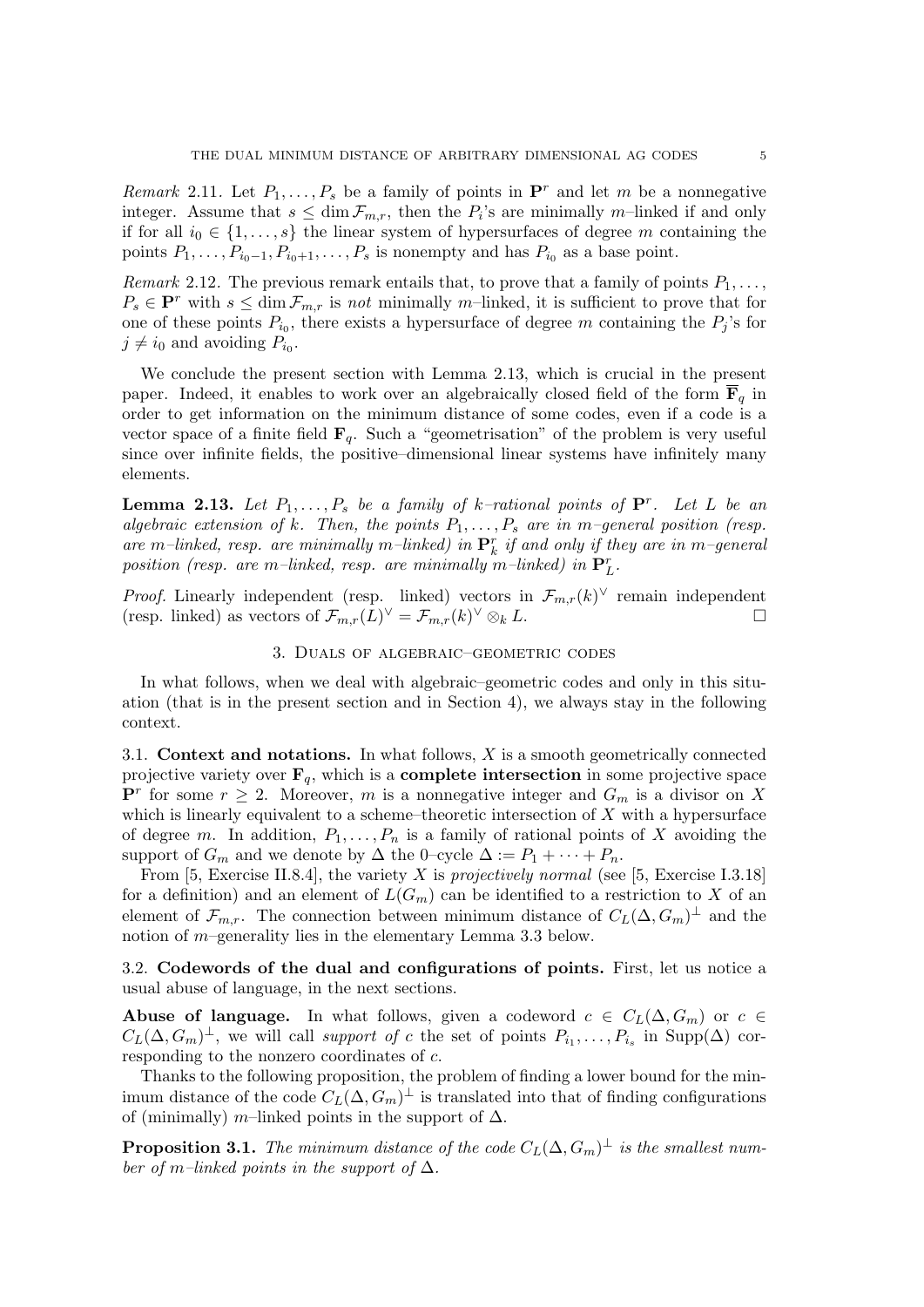Remark 3.2. Equivalently it is the smallest number of minimally m–linked points of  $\text{Supp}(\Delta)$ .

The proof of Proposition 3.1 is a straightforward consequence of the following lemma.

**Lemma 3.3.** There exists a nonzero codeword  $c \in C_L(\Delta, G_m)^{\perp}$  with support contained in  $\{P_{i_1}, \ldots, P_{i_s}\}$  if and only if these points are m-linked. Furthermore, if these points are minimally m-linked, then the support of such a codeword is equal to  $\{P_{i_1}, \ldots, P_{i_s}\}.$ 

*Proof.* The existence of the codeword  $c \in C_L(\Delta, G_m)^{\perp}$  with support  $\{P_{i_1}, \ldots, P_{i_s}\}\$ entails that of a nonzero linear relation linking the evaluation maps  $ev_{P_{i_1}}, \ldots, ev_{P_{i_s}}$  in  $\mathcal{F}_{m,r}^{\vee}$ . Conversely, if  $P_{i_1}, \ldots, P_{i_s}$  are m-linked, then a non-trivial linear relation linking the corresponding evaluation maps entails the existence of a nonzero codeword with support contained in  $\{P_{i_1}, \ldots, P_{i_s}\}$ . If the points are minimally m-linked, then, from Lemma 2.9, a non-trivial linear relation linking the corresponding evaluation maps gives a codeword with support equal to  $\{P_{i_1}, \ldots, P_{i_s}\}.$ 

Therefore, minimally  $m$ -linked configurations of points seem to be useful to estimate the minimum distance of  $C_L(\Delta, G_m)^{\perp}$ . Let us state the main results concerning the minimum distance of the dual of a functional code.

3.3. Lower bounds for the minimum distance of the dual code. To state some results on the minimum distance of the codes of the form  $C_L(\Delta, G_m)^{\perp}$ , we will treat separately the "small" values of m, i.e.  $m = 0$  and 1 and the other ones, i.e.  $m > 2$ .

3.3.1. Small values of m. If  $m = 0$ , then the code  $C_L(\Delta, G_0)$  is a pure repetition code, i.e. it is generated over  $\mathbf{F}_q$  by the codeword  $(1, \ldots, 1)$ . Thus, the minimum distance of  $C_L(\Delta, G_0)^{\perp}$  is 2 and any pair of distinct points  $P_i, P_j \in \text{Supp}(\Delta)$  is the support of a codeword in  $C_L(\Delta, G_0)^{\perp}$ . In terms of m-generality one sees easily that one point is always 0–general and that two distinct points are always 0–linked and hence minimally 0–linked.

If  $m = 1$ , then we have the following result.

**Lemma 3.4.** In the context described in Section 3.1, if for all  $t \leq n-2$ , no  $t+2$  of the  $P_i$ 's lie on a linear subspace of dimension t, then the minimum distance of  $C_L(\Delta, G_1)^\perp$ is n. Moreover, let s be the smallest integer such that there exist  $s + 2$  elements of  $Supp(\Delta)$  lying in a linear subspace of dimension s. Then  $s+2$  is the minimum distance of the code  $C_L(\Delta, G_1)^{\perp}$ .

*Proof.* From Remark 2.7, a *t*-tuple of points of  $\mathbf{P}^r$  is 1-general if and only if it generates a linear subspace of dimension  $t-1$ . If the integer s of the statement exists, then the smallest number of 1–linked points of Supp( $\Delta$ ) is  $s + 2$  and, from Proposition 3.1, this gives the minimum distance of  $C_L(\Delta, \tilde{G_1})^{\perp}$ . If s does not exist, then the minimum distance of  $C_L(\Delta, G_1)^\perp$  is obviously *n*.

3.3.2. Other values of m.

**Theorem 3.5.** In the context described in Section 3.1, let  $m$  be an integer greater than or equal to 2 and d be the minimum distance of the code  $C_L(\Delta, G_m)^\perp$ . Then,

- (i)  $d = m + 2$  if and only if  $m + 2$  of the  $P_i$ 's are collinear in  $\mathbf{P}^r$ ;
- (ii)  $d = 2m + 2$  if and only if no  $m + 2$  of the  $P_i$ 's are collinear and  $2m + 2$  of them lie on a plane conic (possibly reducible);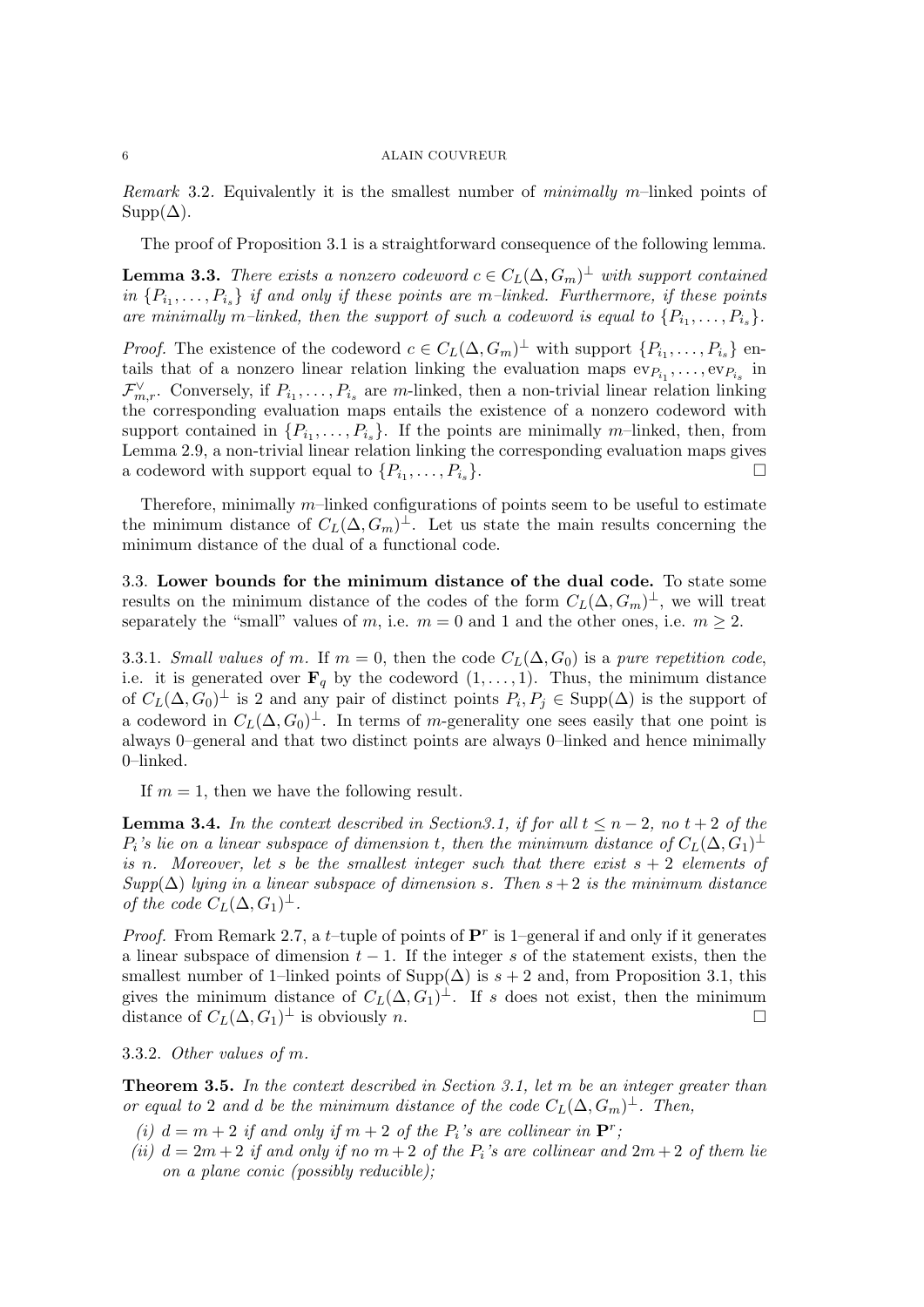- (iii)  $d = 3m$  if and only if no  $m + 2$  of the  $P_i$ 's are collinear, no  $2m + 2$  of them lie on a plane conic and 3m of them are coplanar and lie at the intersection of a cubic and a curve of degree m having no common irreducible component;
- (iv)  $d \geq 3m+1$  if and only if no sub-family of the  $P_i$ 's satisfies one of the three abovecited configurations.

Moreover, in case  $(i)$  (resp.  $(ii)$ , resp.  $(iii)$ ), the minimum weight codewords are supported by the configuration of points in question.

Remark 3.6. If  $m = 2$ , then the condition of Theorem 3.5(iii) cannot happen. Consequently, in this situation, the statement is simplified: the minimum distance d of  $C_{L}(\Delta, \tilde{G_2})^{\perp}$  is

- (i) 4 if and only if 4 of the  $P_i$ 's are collinear;
- (ii) 6 if and only if 6 of the  $P_i$ 's lie on a plane conic;
- $(iii)$  > 7 if and only if none of the above-cited configurations happens.

Therefore, in Section 9, which is devoted to the end of the proof of Theorem 3.5, we assume that  $m \geq 3$ .

Remark 3.7. If  $m \ge 2$ , one checks that  $m+2$ ,  $2m+2$  and  $3m$  are lower than or equal to  $\dim \mathcal{F}_{m,r}$  (recall that we are in the context of Section 3.1 and hence  $r \geq 2$ ). Therefore, to prove that  $m + 2$ ,  $2m + 2$  or  $3m$  points are (resp. are not) minimally m-linked, one can use Remark 2.11 (resp. Remark 2.12).

To prove Theorem 3.5, we will actually prove the following statement, which is a "geometric version" of Theorem 3.5.

**Theorem 3.8** (Geometric version of Theorem 3.5). Let  $P_1, \ldots, P_n$  be a family of distinct points in a projective space  $\mathbf{P}^{N}$  and let  $m \geq 2$  be an integer. Then, the smallest number of m-linked points in  $\{P_1, \ldots, P_n\}$  is

- (i)  $m + 2$  if and only if  $m + 2$  of the  $P_i$ 's are collinear;
- (ii)  $2m + 2$  if and only if no  $m + 2$  of the  $P_i$ 's are collinear and  $2m + 2$  of the  $P_i$ 's lie on a plane conic;
- (iii) 3m if and only if no  $m + 2$  of the  $P_i$ 's are collinear, no  $2m + 2$  of them lie on a plane conic and 3m of them lie at the intersection of two coplanar plane curves of respective degrees 3 and m;
- $(iv)$  > 3m if and only if the  $P_i$ 's do not satisfy any of the above configurations.

The proof of Theorem 3.8 will be the purpose of Sections 6 to 9. The organisation of this proof is detailed in Section 3.4 below. First let us show that Theorem 3.8 entails Theorem 3.5.

*Proof of Theorem 3.8*  $\Rightarrow$  Theorem 3.5. Proposition 3.1 asserts that the minimum distance of  $C_L(\Delta, G_m)^\perp$  equals the smallest number of the  $P_i$ 's which are m-linked (and hence minimally m–linked). Therefore, Theorem  $3.8(X) \Rightarrow$  Theorem  $3.5(X)$  for all X in  $\{i, ii, iii, iv\}.$ 

3.4. The proof of Theorem 3.8. It is worth noting that Cayley–Bacharach theorem (see Theorem 5.2 further) asserts that the configurations described in Theorem 3.8 are minimally m–linked and hence, from Lemma 3.3, provide supports of codewords in  $C_L(\Delta, G_m)^{\perp}$ . The point of the proof is to make sure that these minimally m–linked configurations are the smallest ones. In particular, an interesting step of the proof is Lemma 7.4 which asserts that, whatever the ambient dimension is, a minimally  $m$ –linked configuration of less than 3m points is contained in a 2–dimensional linear subspace.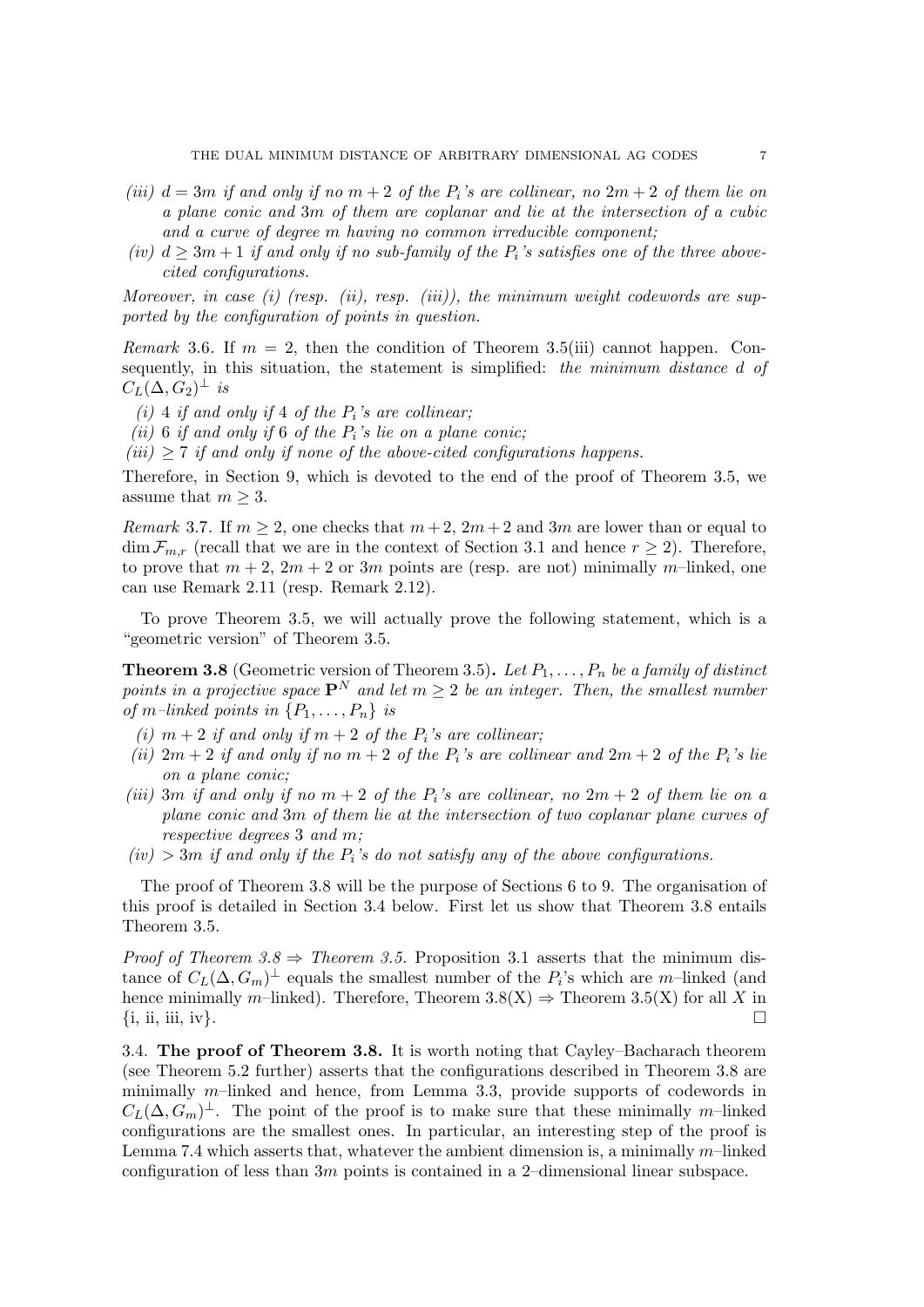In Section 5, Lemma 5.1 and Theorem 5.2 are stated. Lemma 5.1 is a nice trick to handle the notion of being *minimally m–linked*. Theorem 5.2 is one of the numerous versions of Cayley–Bacharach and gives the description plenty of configurations of minimally m–linked points. Among others things, it asserts that  $m + 2$  collinear points,  $2m + 2$  points on a plane conic or 3m points lying at the intersection of two coplanar curves with respective degrees m and 3 are minimally m-linked.

In Section 6, one proves Proposition 6.1 asserting that less than  $m + 1$  points of  $\mathbf{P}^r$ are always in  $m$ –general position. Proposition 6.1 together with Theorem 5.2 (applied to  $a = 1$ ) entails obviously the "if" part of Theorem 3.8(i). Conversely, we prove Proposition 6.2 which asserts that, any  $m + 2$  points which are m–linked are collinear. This yields the "*only if*" part of Theorem 3.8(i).

In Section 7, we prove Proposition 7.3, which asserts that any set of at most  $2m +$ 1 points of  $\mathbf{P}^r$  such that no  $m + 2$  of them are collinear is in m-general position. Proposition 7.3 in addition with Theorem 5.2 (applied to  $a = 2$ ), entails the "if" part of Theorem 3.8(ii). Conversely, one proves Proposition 7.5, which asserts that, any  $m$ linked configuration of  $2m + 2$  points such that no  $m + 2$  of them are collinear lies on a plane conic. This yields the "only if" part of Theorem 3.8(ii).

In Section 8, we prove Proposition 8.2, which asserts that any set of at most  $3m - 1$ points of  $\mathbf{P}^r$  such that no  $m+2$  of them are collinear and no  $2m+2$  of them lie on a plane conic, is in  $m$ –general position. Proposition 8.2 in addition with Theorem 5.2 (applied to  $a = 3$ ) yields the "if" part of Theorem 3.8(iii).

Section 9 is devoted to the proof of Proposition 9.1, which asserts that any  $m$ –linked configuration of 3m points such that no  $m + 2$  of them are collinear and no  $2m + 2$  of them are on a plane conic is a set of coplanar points lying at the intersection of a cubic and a curve of degree m having no common component. This concludes the proof of Theorem 3.8 since it yields the "only if" part of (iii) and (iv).

Before starting the different steps of the proof of Theorem 3.5, let us present some applications of it.

### 4. Examples and applications

Even if the objective of the present article is to get results on duals of algebraic– geometric codes on higher–dimensional varieties, Theorem 3.5 holds for varieties of any dimension. Surprisingly, when the variety  $X$  is a plane curve, Theorem 3.5 gives a relevant lower bound for the minimum distance of some algebraic–geometric codes on X.

# 4.1. Algebraic–geometric codes on plane curves.

4.1.1. Context. Let a be a positive integer. Let  $X \subset \mathbf{P}^2$  be a smooth projective plane curve of degree a over  $\mathbf{F}_q$ . Let m be a nonnegative integer, L be a line of  $\mathbf{P}^2$  and  $G_m$  be the pullback of  $mL$  by the natural inclusion map  $X \hookrightarrow \mathbf{P}^2$ . Let  $P_1, \ldots, P_n$  be n rational points of X avoiding the support of  $G_m$  and denote by D the divisor  $D := P_1 + \cdots + P_n$ .

4.1.2. The code  $C_L(D, G_m)^\perp$ . From [12, Theorem II.2.8], the dual  $C_L(D, G_m)^\perp$  of the functional code is the *differential* code denoted by  $C_{\Omega}(D, G_m)$ . Denote by d the minimum distance of  $C_L(D, G_m)^{\perp}$ . Let  $\delta_G$  be the *Goppa designed distance*. From [12,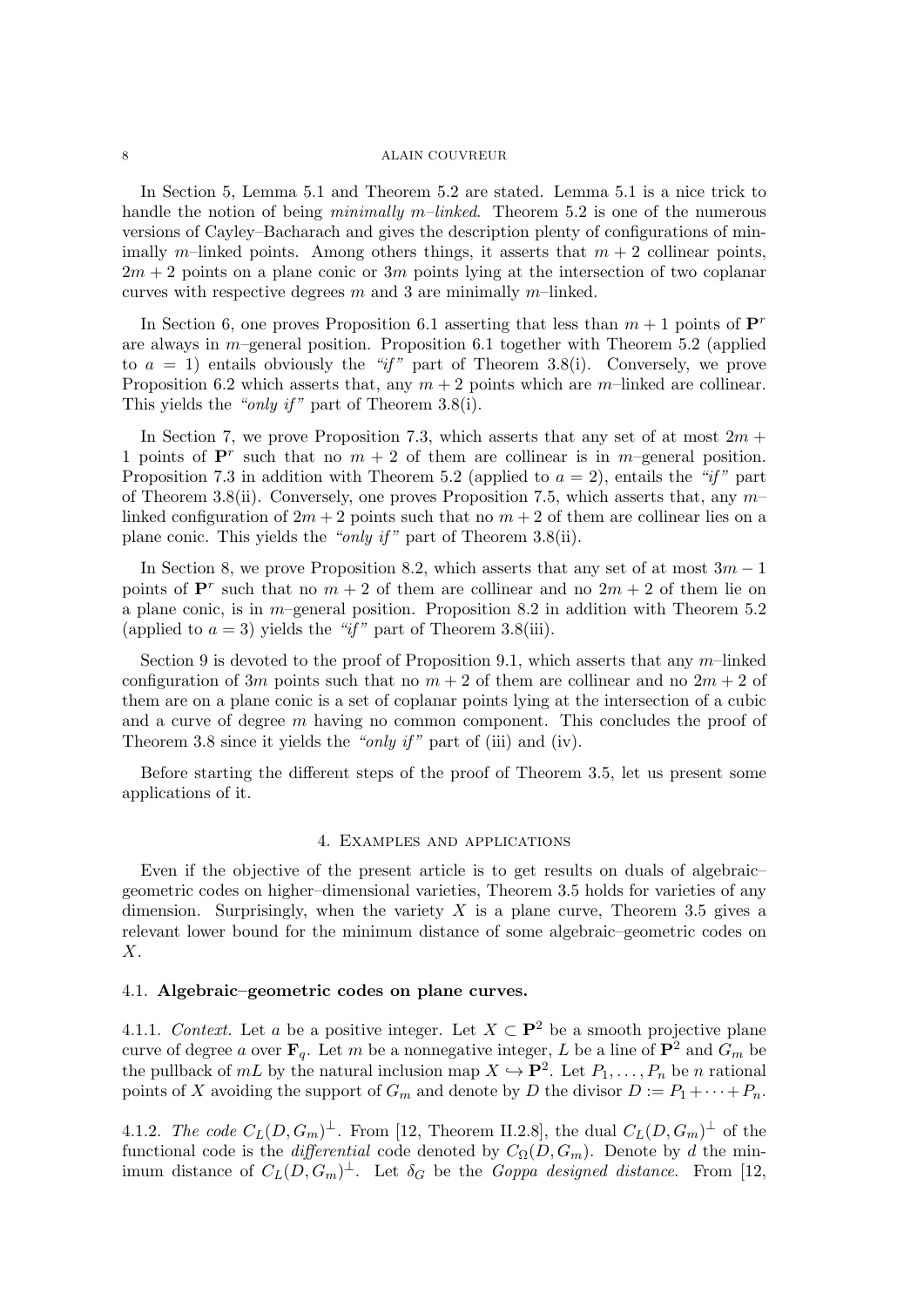Theorem II.2.7], we have  $\delta_G = \deg(G_m) - (2g_X - 2)$ , where  $g_X$  denotes the genus of X, which is  $g_X = (a-1)(a-2)/2$ . This gives

$$
\delta_G = a(m+3-a).
$$

We know that  $d \geq \delta_G$ . Let us study the lower bound for d given by Theorem 3.5.

4.1.3. Lower bound for the dual minimum distance. First, notice that if the degree of the curve X is 1 or 2, then X is isomorphic to  $\mathbf{P}^1$  and the codes on it are Reed–Solomon codes, for which the Goppa designed distance equals the genuine distance (which reaches the Singleton bound) and hence is optimal. Therefore, from now on, assume that the degree a of X is greater than or equal to 3.

Denote by  $\delta$  the lower bound for the minimum distance given by Theorem 3.5:

$$
\delta = \begin{cases}\n m+2 & \text{if } 0 \le m \le a-2 \\
 2m+2 & \text{if } m = a-1 \\
 3m & \text{if } m \ge a\n\end{cases}.
$$

Notice that  $\delta$  is always positive, which is not true for the Goppa designed distance  $\delta_G$ . Therefore,  $\delta$  gives a relevant lower bound for the minimum distance of  $C_L(D, G_m)^\perp$ when  $\delta_G \leq 0$ .

**Theorem 4.1** (Minimum distance for codes on curves). Let  $X$  be a smooth plane curve of degree  $a \geq 3$  and consider the code  $C_{\Omega}(D, G_m) = C_{L}(D, G_m)^{\perp}$ . Then,  $\delta > \delta_G$  if and only if  $\delta_G \leq 0$  (or equivalently, if and only if  $m \leq a-3$ ). In other words,  $\delta$  improves the Goppa designed distance  $\delta_G$  as a lower bound for the minimum distance of the code whenever  $\delta_G$  is negative and hence irrelevant for coding theory.

*Proof.* Let us compare the numbers  $\delta$  and  $\delta_G$ . Using (1), a brief computation gives

$$
\delta - \delta_G = \begin{cases}\n(a-1)(a-2-m) & \text{if } 0 \le m \le a-2 \\
0 & \text{if } m = a-1 \\
(a-3)(a-m) & \text{if } m \ge a\n\end{cases}
$$

Consequently,  $\delta - \delta_G > 0$  if and only if  $m \le a - 2$ . That is, from (1), this difference is nonnegative if and only if the Goppa designed distance  $\delta_G$  is negative.

Remark 4.2. In the proof, one can also see that  $\delta = \delta_G$  for all  $m \in \{a-3, a\}$ .

*Example* 4.3. Consider the finite field  $\mathbf{F}_{64}$  and the curve C of equation

$$
F_C := w^{24}x^{11} + w^{44}x^6y^2z^3 + w^{24}x^5yz^5 + w^{20}x^4y^6z + w^{33}x^2z^9 + w^{46}xy^5z^5 + w^{46}xz^{10} + w^{39}y^{11} + w^{30}y^2z^9,
$$

where w is a primitive element of  $\mathbf{F}_{64}$  over  $\mathbf{F}_2$  with minimal polynomial  $x^6 + x^4 + x^3 +$  $x + 1$ . This curve has 80 rational points in the affine chart  $\{z \neq 0\}$  and 1 rational point at infinity. Using the previous results, one sees that the Goppa designed distance of  $C_L(D, \tilde{G}_m)^\perp$  is negative for  $m \leq 8$ . Using Theorem 3.5, we prove that the codes  $C_L(D, G_m)^{\perp}$  for  $m = 1, ..., 8$  are respectively of the form: [80, 77,  $\geq 3$ ], [80, 74,  $\geq 4$ ],  $[80, 70, \geq 5], [80, 65, \geq 6], [80, 59, \geq 7], [80, 52, \geq 8], [80, 46, \geq 9] \text{ and } [80, 35, \geq 10].$ 

Afterwards, under some geometric condition on the points  $P_1, \ldots, P_n$ , one can improve the Goppa designed distance by using Theorem 3.5. It is worth noting that if the lower bound  $m + 2$  is not reached (that is, if no  $m + 2$  of the  $P_i$ 's are collinear), then this bound jumps directly to  $2m + 2$ . By this way one can get, under some non–incidence conditions, some good improvements of the Goppa bound even if it is positive.

**Theorem 4.4.** Under the assumptions of Theorem  $4.1$ ,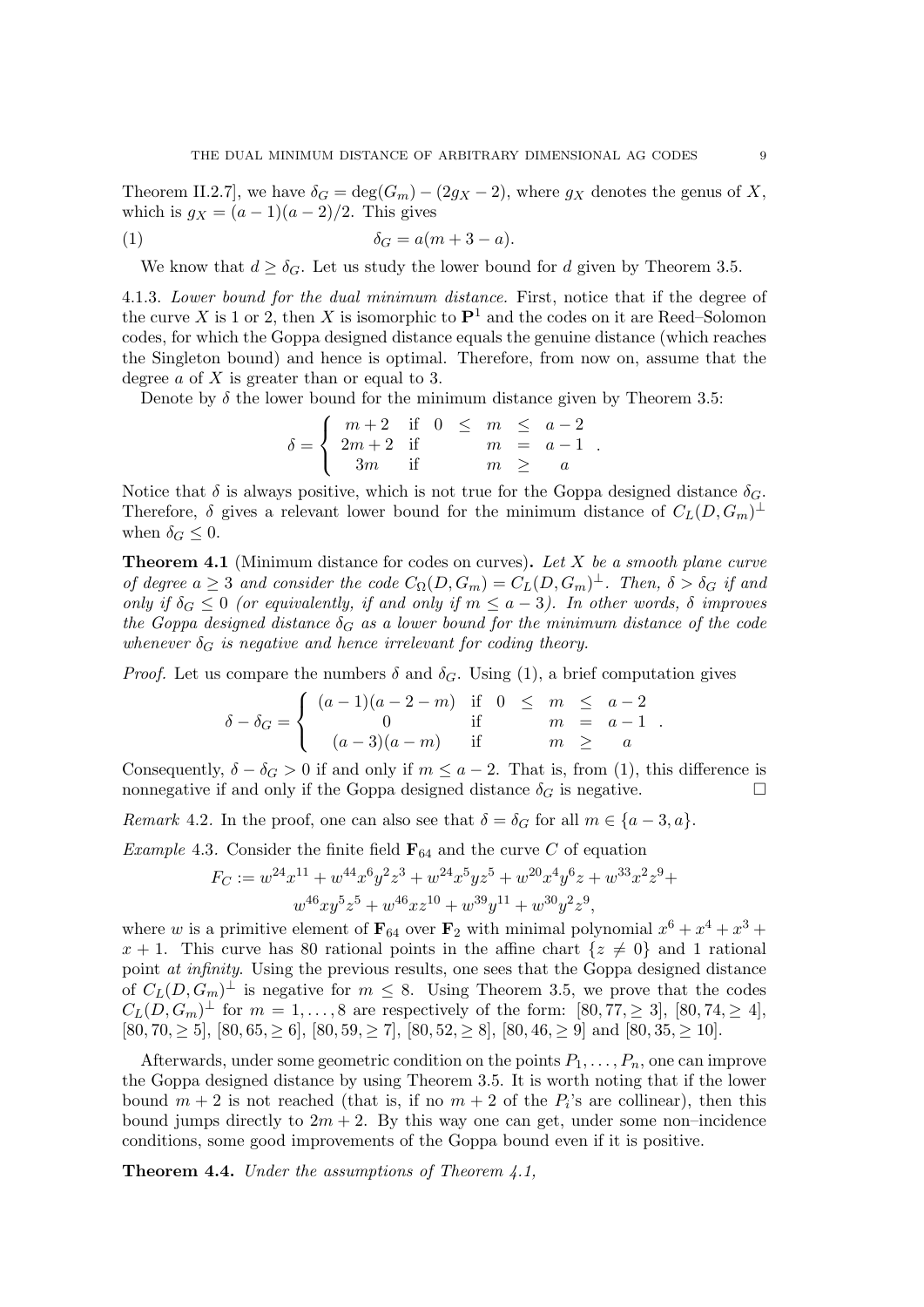- (1) if  $m \le a-2$  and no  $m+2$  of the  $P_i$ 's are collinear, then the minimum distance d of  $C_L(D, G_m)^\perp$  satisfies  $d \geq 2m+2$  and this bound improves that of Goppa;
- (2) if  $m \le a-1$ , no  $m+2$  of the  $P_i$ 's are collinear and no  $2m+2$  of them lie on a conic, then  $d \geq 3m$  and this bound improves that of Goppa;
- (3) if  $m \le a$ , the  $P_i$ 's do not satisfy any of the above condition and no 3m of them lie on a cubic, then  $d \geq 3m + 1$  and this bound improves that of Goppa.

*Proof.* It is a straightforward consequence of Theorem 3.5.  $\Box$ 

Example 4.5. Back to Example 4.3, a computation using the software MAGMA yields only one line containing at least 7 of the  $P_i$ 's. It is the line L of equation  $x = 0$ , which contains 10 of the  $P_i$ 's. Therefore by removing 4 (resp. 3, resp. 2, resp. 1) of the  $P_i$ 's on L, one gets a divisor  $D^{(4)}$  (resp.  $D^{(3)}$ , resp.  $D^{(2)}$ , resp.  $D^{(1)}$ ) and the codes  $C_L(D^{(i)}, G_{4+i})^{\perp}$  for  $i \in \{1, 2, 3, 4\}$  are respectively of the form  $[76, 55, \geq 12]$ ,  $[77, 49, > 14]$ ,  $[78, 44, > 16]$  and  $[79, 34, > 18]$ .

Moreover, the Goppa designed distance asserts that  $C_L(D, G_9)^\perp$  has a minimum distance greater than or equal to 11. However, since no 11 of the  $P_i$ 's are collinear, Theorem 4.4 asserts that this minimum distance is greater than or equal to 20. Thus, the obtained lower bound is 9 units bigger than that of Goppa.

The previous example presents actually a good method to get good codes on curves by selecting the points of evaluation . Indeed, assume there are only few lines (resp. conics, resp. cubics) containing  $m + 2$  (resp.  $2m + 2$ , resp.  $3m$ ) of the  $P_i$ 's. Then one can remove some points of these lines (resp. conics, resp. cubics) such that the lower bound for the minimum distance jumps to  $2m + 2$  (resp. 3m, resp.  $3m + 1$ ).

Further, in Section 5.3, we give an interpretation of the Goppa designed distance for plane curves in terms of minimally m-linked points in  $\mathbf{P}^2$ .

4.2. Surfaces in  $\mathbf{P}^3$ . Here, we assume that  $q \geq 3$ . The binary case will be treated in Section 4.4.

4.2.1. Context. Let a be a positive integer and X be a smooth projective geometrically connected surface of degree a defined over  $\mathbf{F}_q$  and embedded in  $\mathbf{P}^3$ . Let H be a plane of  $\mathbf{P}^3$ , let m be a nonnegative integer and  $G_m$  be the pullback of the divisor  $mH$  by the canonical inclusion  $X \hookrightarrow \mathbf{P}^3$ . Let  $P_1, \ldots, P_n$  be a family of rational points of X avoiding the support of  $G_m$  and  $\Delta$  be the 0–cycle  $\Delta := P_1 + \cdots + P_n$ .

4.2.2. Duals of codes on quadrics. Let X be a quadric in  $\mathbf{P}^3$ . There are two isomorphism classes of smooth quadrics in  $\mathbb{P}^3$ , respectively called *hyperbolic* and *elliptic* quadrics. Hyperbolic quadrics contain lines defined over  $\mathbf{F}_q$  and elliptic quadrics do not.

For each isomorphism class, there exists an affine chart U of X containing exactly  $q^2$ rational points. One chooses the complement of U to be the support of  $G_m$  and the sum of the rational points of U to be  $\Delta$ .

**Theorem 4.6.** The minimum distance d of  $C_L(\Delta, G_m)^{\perp}$  satisfies the following relations.

If X is hyperbolic, then 
$$
\begin{cases} d=m+2 & \text{if } m \leq q-2 \\ d=2m+2 & \text{if } m=q-1 \\ d=3m & \text{if } m=q \\ d>3m & \text{if } m>q \end{cases}
$$
  
If X is elliptic, then 
$$
\begin{cases} d=2m+2 & \text{if } m \leq (q-1)/2 \\ d>3m & \text{if } m>(q-1)/2 \end{cases}
$$
.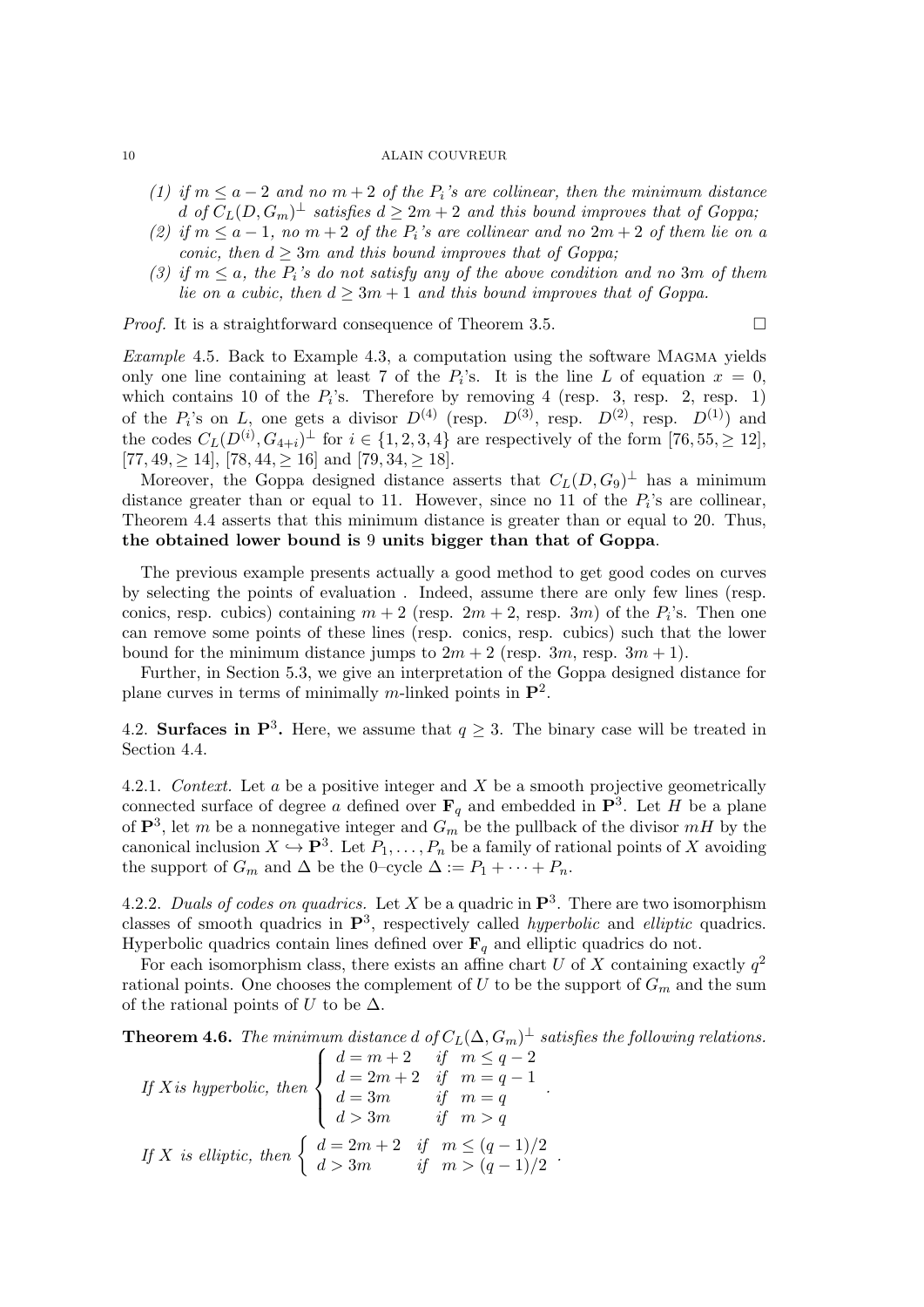*Proof.* Notice that, since the  $P_i$ 's all lie on an affine chart of  $\mathbf{P}^3$ , no  $q+1$  of them are collinear and no  $2q + 1$  of them lie on a conic. If X is hyperbolic (resp. elliptic), then plane sections of X are either irreducible plane conics containing at most  $q + 1$  of the  $P_i$ 's, or a union of two rational lines (resp. a union of two lines defined over  $\mathbf{F}_{q^2}$  and conjugated by the Frobenius) containing at most  $2q$  of the  $P_i$ 's (resp. containing 1 of the  $P_i$ 's). This description of the plane sections of X together with Theorem 3.5 leads easily to the expected result.

*Example 4.7.* For  $q = 3$  one gets codes of the following form.

|       | X is hyperbolic $\mid X$ is elliptic |           |
|-------|--------------------------------------|-----------|
| $m=1$ | [9, 5, 3]                            | [9, 5, 4] |

For  $q = 4$  one gets codes of the following form.

|       | X is hyperbolic $\mid X$ is elliptic |                   |
|-------|--------------------------------------|-------------------|
| $m=1$ | [16, 12, 3]                          | [16, 12, 4]       |
| $m=2$ | [16, 7, 4]                           | $[16, 7, \geq 7]$ |

For  $q = 5$  one gets codes of the following form.

|       | X is hyperbolic $\mid X$ is elliptic |                   |
|-------|--------------------------------------|-------------------|
| $m=1$ | [25, 21, 3]                          | [25, 25, 4]       |
| $m=2$ | [25, 16, 4]                          | [25, 16, 6]       |
| $m=3$ | [25, 9, 5]                           | $[25, 9, \geq 9]$ |

4.2.3. Duals of codes on cubics. Let X be a cubic in  $\mathbf{P}^3$ . As in the previous case we state a result by separating the cases when  $X$  contains rational lines and when it does not. Indeed, even if a cubic surface always contains 27 lines over the algebraic closure of the base field, all these lines can be non–rational (see [6, Chapter 3]).

**Theorem 4.8.** The minimum distance d of  $C_L(\Delta, G_m)^{\perp}$  satisfies the following relations.

If X contains rational lines, then 
$$
\begin{cases} d=m+2 & \text{if } m \leq q-2 \\ d=2m+2 & \text{if } m=q-1 \\ d \geq 3m & \text{if } m \geq q \end{cases}
$$
  
If X does not contain any rational line, then 
$$
\begin{cases} d \geq 3 & \text{if } m=1 \\ d \geq 6 & \text{if } m=2 \\ d \geq 3m & \text{if } m \geq q \end{cases}
$$
.

*Proof.* As in the previous example, since the  $P_i$ 's lie on an affine chart of  $\mathbf{P}^3$ , no  $q+1$  of them are collinear and no  $2q+1$  of them lie on a conic. Moreover, if the cubic surface X does not contain rational lines, then it does not contain any rational plane conic. This yields the result thanks to Theorem 3.5.

*Example* 4.9. The Hermitian surface over  $\mathbf{F}_4$  is the surface of equation  $x^3 + y^3 + z^3 + t^3 =$ 0. This surface has 36 rational points in the affine chart  $\{t \neq 0\}$  and contains plenty of lines. The code  $C_L(\Delta, G_1)^{\perp}$  is [36, 32, 3] and the supports of the codewords of weight 3 are triples of collinear points. The code  $C_L(\Delta, G_2)$ <sup> $\perp$ </sup> is [36, 26, 4] and the supports of the codewords of weight 3 are 4–tuples of collinear points. The code  $C_L(\Delta, \hat{G}_3)^\perp$  is [36, 17, 8] and the supports of the codewords of weight 3 are 8–tuples of points lying on plane conics (since  $q = 4$ , such conics are reducible).

*Example* 4.10. In [15], an example of a cubic surface over  $\mathbf{F}_9$  containing no rational lines is given. The author proves that on this surface, the code  $C_L(\Delta, G_2)$  is a [100, 10, 68] code. Using Theorem 4.8, one proves that its dual is a  $[100, 90, \ge 6]$  code. Theorem 4.8 asserts also that  $C_L(\Delta, G_3)^\perp$  is  $[100, 81, \geq 9]$ .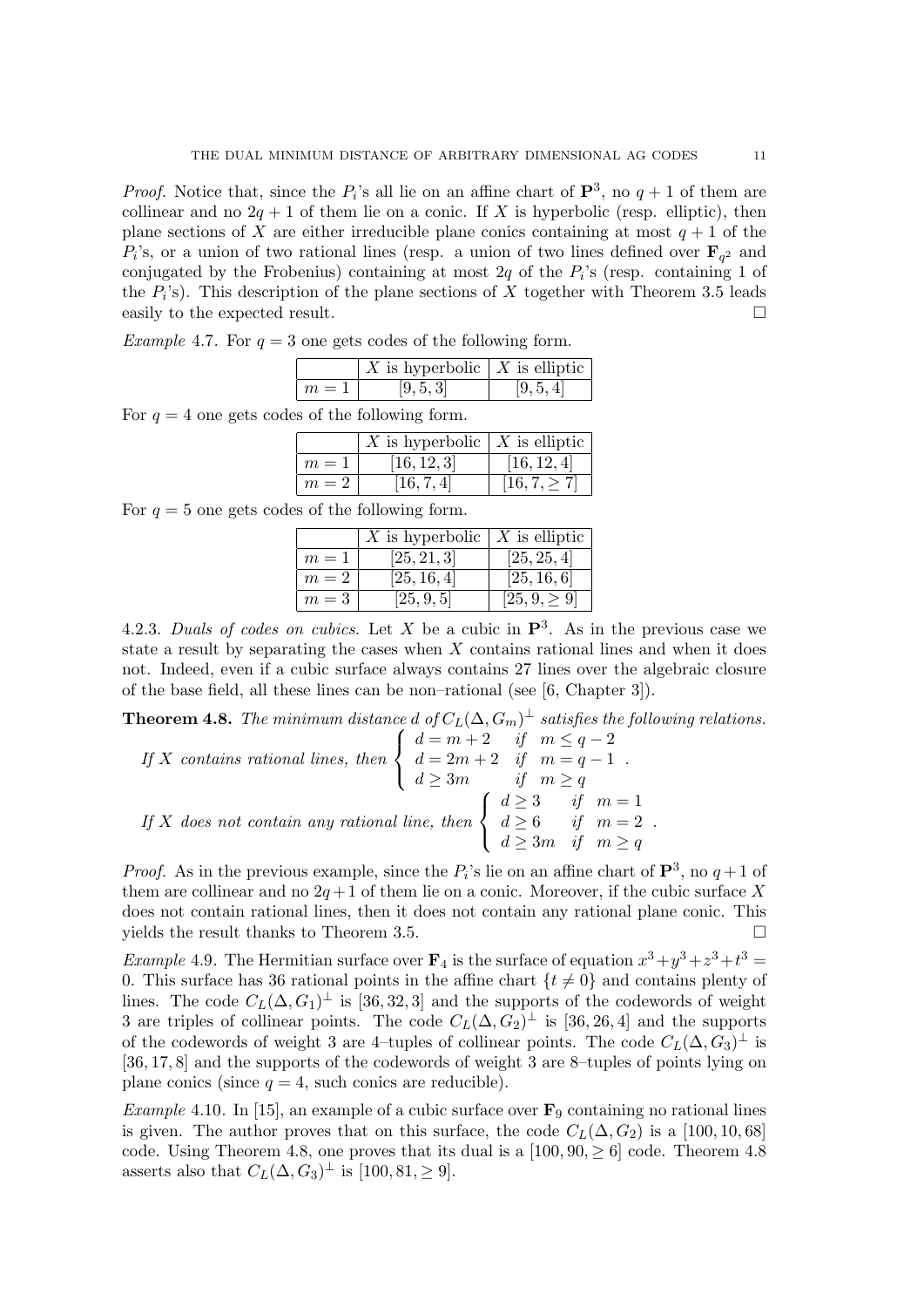*Example* 4.11. Another example is given in [14]: the surface over  $\mathbf{F}_3$  defined by the affine equation  $x^3 + y^3 + z^3 - zx^2 - yx^2 - yz^2 + xz^2 + 1$ . The code  $C_L(\Delta, G_1)$  on this surface is [13, 4, 7]. From Theorem 4.8, its dual is a [13, 9,  $\geq$  3] code.

Moreover, the authors also assert that this surface does not contain any rational line over  $\mathbf{F}_9$ . They prove that, over  $\mathbf{F}_9$ , the code  $C_L(\Delta, G_2)$  is [91, 10, 61]. Theorem 4.8 entails that its dual is  $[91, 81, \ge 6]$ . Moreover, Theorem 4.8 entails that  $C_L(\Delta, G_3)^\perp$  is a [91, 72,  $\geq$  9] code over  $\mathbf{F}_9$ .

4.2.4. Surfaces of higher degree. To conclude this subsection on codes on surfaces, let us give some example of surfaces of higher degree. Theorem A.1 together with Remark A.2 in Appendix A asserts that almost all surfaces in  $\mathbf{P}^3$  of degree  $\geq 4$  do not contain any line, plane conic and plane cubic, even over the algebraic closure of their based field. Moreover, we produced a MAGMA program checking all the plane sections of a surface and asserting whether they are all irreducible.

Thus, one can expect to find a lot of surfaces giving dual codes of minimum distance  $> 3m$ .

*Example 4.12.* Over  $\mathbf{F}_7$ , the surface defined by the equation  $x^4 + 2x^3y + 4x^3t + 3x^2z^2 +$  $6xy^3 + 4xz^2t + 4y^3z + 6y^2t^2 + 5yt^3 + 4z^4$  does not contain any line, plane conic or plane cubic. It has 54 rational points in the affine chart  $\{t \neq 0\}$ . Therefore, Theorem 3.5 asserts that the codes  $C_L(\hat{\Delta}, G_m)^{\perp}$  are respectively of the form  $[54, 50, \geq 3]$ ,  $[54, 44, \geq 4]$ ,  $[54, 34, \geq 9]$  and  $[54, 20, \geq 12]$  when  $m = 1, 2, 3, 4$ .

*Example* 4.13. Over **F**<sub>8</sub>, the surface defined by the equation  $\gamma^2 x^5 + x^4 y + \gamma^5 x^4 z +$  $\gamma^4 x^3 z t + \gamma^6 x^2 z^3 + \gamma^4 x y t^3 + \gamma^3 x z^4 + \gamma^5 y^4 t + \gamma^3 y^2 t^3 + \gamma^6 y z^4 + \gamma^5 y t^4 + \gamma^5 z^2 t^3$ , where  $\gamma$ denotes a primitive element of  $\mathbf{F}_8/\mathbf{F}_2$ , contains also no line, plane conic or plane cubic. Its affine chart  $\{t \neq 0\}$  contains 64 rational points and hence, the codes  $C_L(\Delta, G_m)^\perp$ are of the form  $[64, 60, \geq 3]$ ,  $[64, 54, \geq 4]$ ,  $[64, 44, \geq 5]$ ,  $[64, 29, \geq 12]$ ,  $[64, 9, \geq 15]$ , when  $m = 1, \ldots, 5$ .

4.3. Higher–dimensional varieties. For higher–dimensional varieties, the situation is more difficult, since it is quite harder to check whether a variety contains a line (resp. a plane conic) or not.

However, Theorem A.1 in Appendix A gives some generic results on codes on hypersurfaces of fixed degree.

For instance, it asserts that in  $\mathbf{P}^4$ , almost all hypersurfaces of degree  $a \geq 6$  do not contain any line, plane conic or plane cubic. Therefore, we know that codes  $C_L(\Delta, G_m)^\perp$ 

.

have minimum distance  $d$  $\sqrt{ }$  $\int$  $\overline{\mathcal{L}}$  $\geq m+2$  if  $m \leq a-2$  $\geq 2m + 2$  if  $m = a - 1$  $\geq 3m$  if  $m = a$  $> 3m$  if  $m > a$ 

4.4. Binary codes. To conclude this section let us consider the case of algebraicgeometric codes over  $\mathbf{F}_2$ .

**Theorem 4.14.** Let H be a hypersurface of  $\mathbf{P}_{\mathbf{F}_2}^N$  with  $N \geq 3$ , let  $G_m$  be m times a hyperplane section of H and  $\Delta$  be a formal sum of points avoiding the support of  $G_m$ . Then the minimum distance d of  $C_L(\Delta, G_m)^\perp$  is  $\begin{cases} \geq 4 & \text{if } m=1 \\ > 3m & \text{if } m > 2 \end{cases}$  $\geq 3m$  if  $m \geq 2$ .

*Proof.* Obviously, a plane section of any hypersurface of  $\mathbf{A}^N$  with  $N \geq 3$  contains at most  $\sharp \mathbf{A}^2(\mathbf{F}_2) = 4$  points and at most 2 of them are collinear. Therefore, since we proved that the 3 smallest kinds of configurations of points giving low weight codewords are plane configurations, Theorem 3.5 yields the result.  $\Box$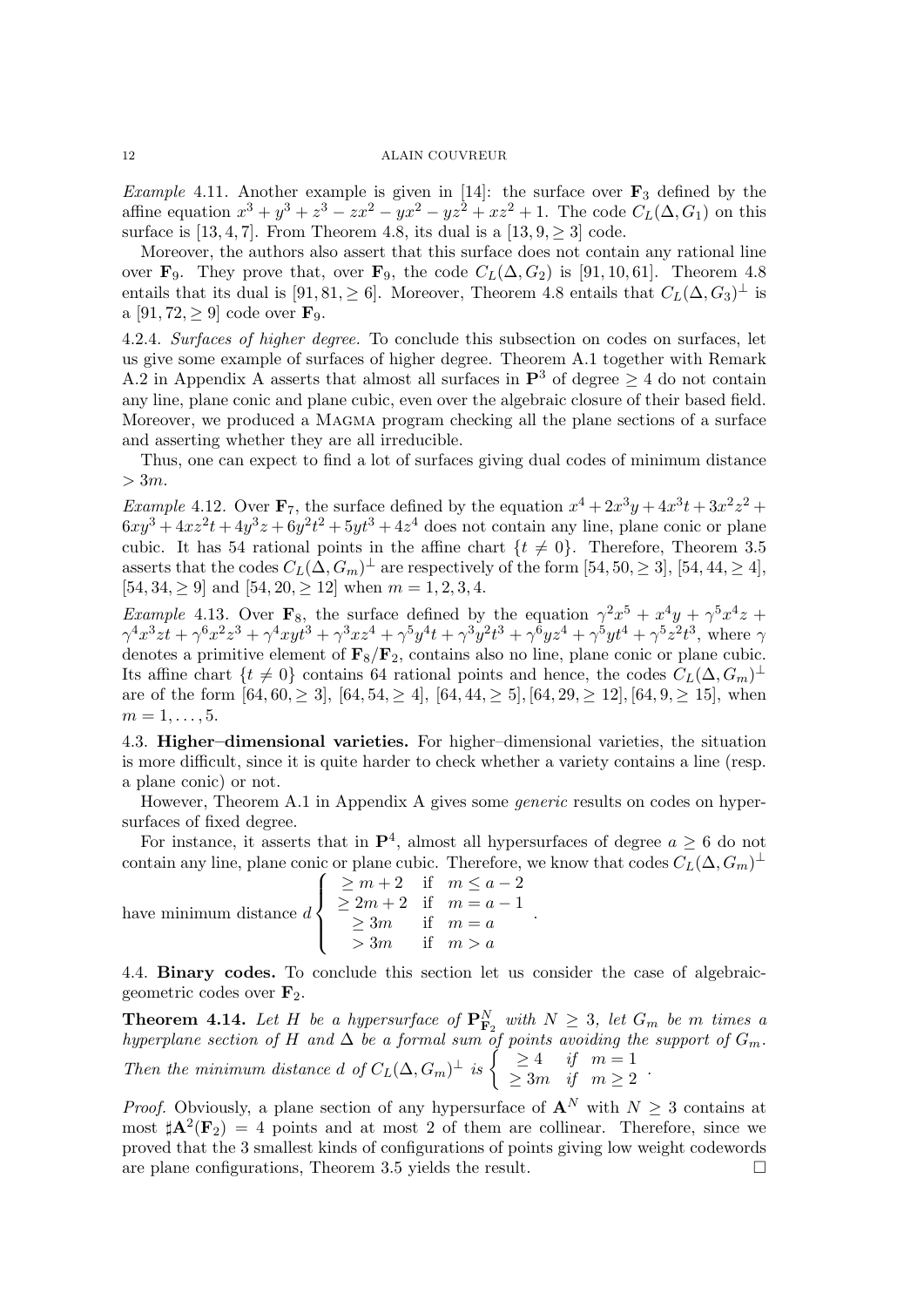### 5. Key tools for the proof of Theorem 3.5

In this section, we state two fundamental results for the proof of Theorem 3.5 (Lemma 5.1 and Theorem 5.2).

5.1. **Context.** In the present section,  $m$  denotes an integer greater than or equal to 1. The base field  $k$  is algebraically closed, since Lemma 2.13 asserts that treating this case is sufficient.

5.2. The statements. The following lemma is elementary but very useful in Sections 7 to 9.

**Lemma 5.1.** Let  $P_1, \ldots, P_s$  be a minimally m-linked configuration of points in  $\mathbf{P}^r$ . Let d and l be two integers satisfying respectively  $1 < d < m$  and  $1 < l < s$ . Let H be a hypersurface of degree d containing exactly l of the  $P_i$ 's. Then, the s – l remaining points are  $(m-d)$ –linked.

*Proof.* After a suitable reordering, we have  $P_1, \ldots, P_l \in H$  and  $P_{l+1}, \ldots, P_s \notin H$ . Assume that  $P_{l+1}, \ldots, P_s$  are in  $(m-d)$ –general position. Then, there exists a hypersurface H' of degree  $m-d$  containing  $P_{l+1}, \ldots, P_{s-1}$  and avoiding  $P_s$ . The hypersurface  $H \cup H'$ of degree m contains  $P_1, \ldots, P_{s-1}$  and avoids  $P_s$ , which leads to a contradiction thanks to Remark 2.12.

The following statement gives plenty of examples of  $m$ –linked configurations of points.

**Theorem 5.2** (Cayley–Bacharach). Let a be a positive integer such that  $a < m+3$ . A family of  $a(m+3-a)$  distinct points in  $\mathbf{P}^2_k$  lying at the intersection of a curve  $C_1$  of degree a and a curve  $C_2$  of degree  $m + 3 - a$  having no common irreducible component is minimally m–linked.

*Proof.* Use [4, Theorem CB4] and Remark 2.11.

We conclude the present section by relating the Goppa designed distance for codes on plane curves and Theorem 5.2.

5.3. The Goppa designed distance for codes on plane curves. Back to the case of plane curves (see the context in Section 4.1.1). We proved that the minimum distance of the code  $C_L(D, G_m)^\perp$  is greater than or equal to the Goppa designed distance which equals  $a(m+3-a)$  (see (1) page 9). Therefore, the Goppa designed distance for codes on plane curves is closely related to the notion of minimally m–linked points in the plane. In particular, Theorem 5.2 has the following corollary.

**Corollary 5.3.** In the context of Section 4.1.1, assume that the degree a of the plane curve X is greater than or equal to 3. If  $s = a(m+3-a)$  of the  $P_i$ 's lie on a curve Y of degree  $m+3-a$  which does not contain X, then the Goppa designed distance is reached for the code  $C_{\Omega}(D, G_m)$ .

# 6. FIRST MINIMAL CONFIGURATION AND PROOF OF THEOREM  $3.8(1)$

Obviously,  $m + 2$  collinear points of a projective space are coplanar and lie at the intersection of a line L and a plane curve C of degree  $m + 2$  which does not contain L. Therefore, applying Theorem 5.2 for  $a = 1$ , one concludes that  $m + 2$  collinear points are minimally  $m$ –linked. The aim of Proposition 6.1 below is to show that there are no smaller minimally  $m$ –linked configurations.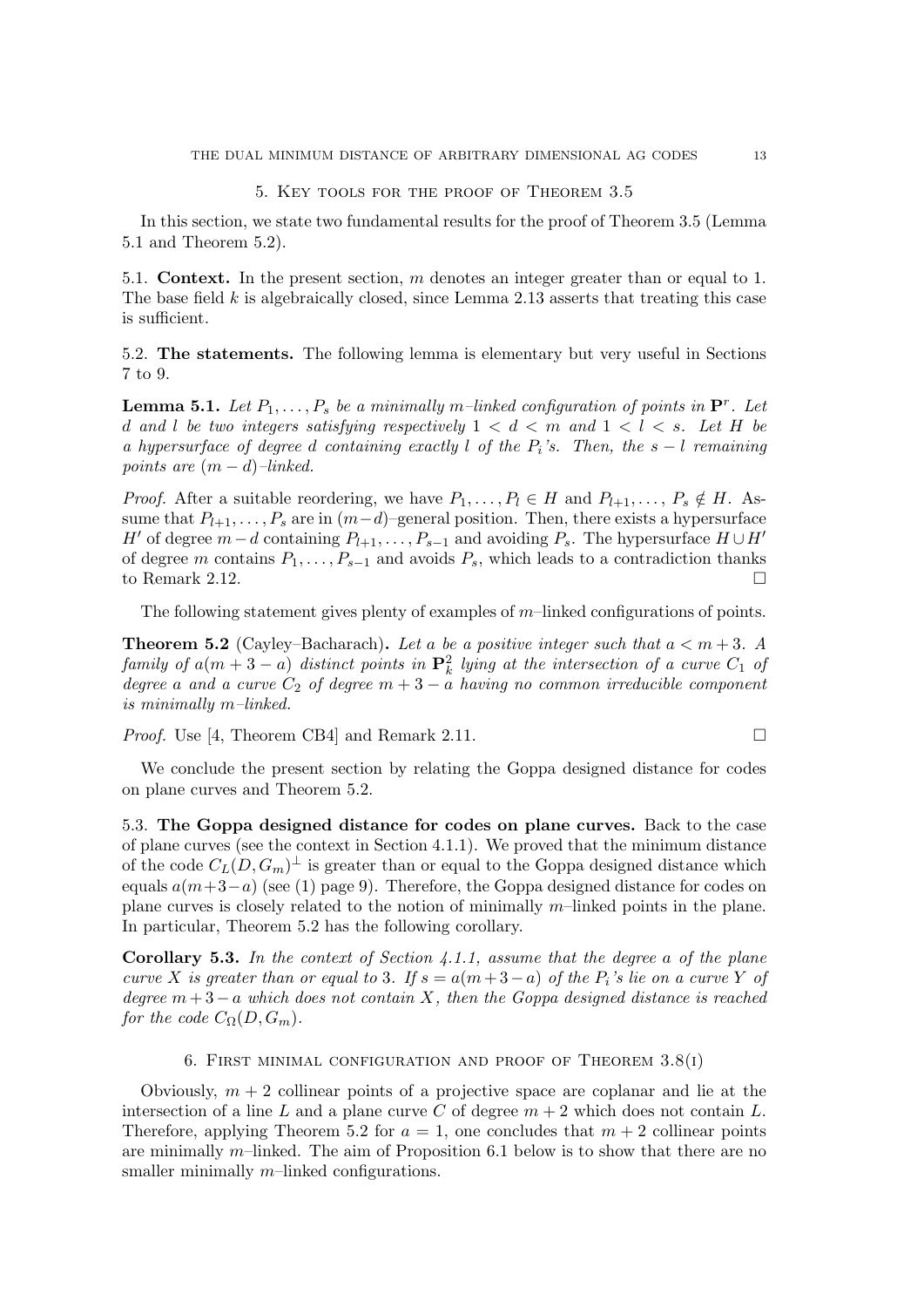**Context.** In this section the base field  $k$  is algebraically closed (it is sufficient to treat this case thanks to Lemma 2.13) and  $m \geq 0$  (even if the cases  $m = 0$  and 1 are treated in Section 3.3.1, treating them in the present section does not make the proofs longer).

**Proposition 6.1.** A set of  $s \leq m+1$  distinct points  $P_1, \ldots, P_s \in \mathbf{P}^r$  is m-general.

*Proof.* Let  $P_i$  be one of the s points. For all  $j \neq i$ , there exists a hyperplane containing  $P_j$  and avoiding  $P_i$ . The union of these  $s-1$  hyperplanes is a hypersurface of degree s − 1 avoiding  $P_i$  and containing  $P_j$  for all  $j \neq i$ . By assumption, s − 1 ≤ m. This concludes the proof.

The following lemma entails the converse statement of Theorem 3.8(i): *if the minimum* distance of  $C_L(\Delta, G_m)^{\perp}$  equals  $m+2$ , then  $m+2$  of the  $P_i$ 's are collinear. Moreover, it asserts that the support of a codeword of weight  $m+2$  in  $C_L(\Delta, G_m)^\perp$  is a set of  $m+2$ collinear points.

**Proposition 6.2.** Let  $P_1, \ldots, P_{m+2}$  be a family of m-linked points. Then they are collinear.

*Proof.* Assume that the  $P_i$ 's are not collinear. After a suitable reordering of the indexes,  $P_m, P_{m+1}$  and  $P_{m+2}$  are not collinear and hence there exists a hyperplane H containing  $P_{m+1}, P_{m+2}$  and avoiding  $P_m$ . Therefore, at least 1 and at most m of the  $P_i$ 's lie out of H and, from Lemma 5.1, they are  $(m-1)$  linked. This contradicts Proposition 6.1 applied to  $m-1$ .

Let us proceed to the proof of Theorem 3.8(i).

*Proof of Theorem 3.8(i).* Proposition 6.1 entails that the smallest number of m-linked points in a projective space is  $\geq m+2$ . Theorem 5.2 entails that  $m+2$  collinear points are m–linked, which yields the "if" part of Theorem 3.8(i). The "only if" part is a consequence of Proposition 6.2.

# 7. Second minimal configuration and proof of Theorem 3.8(ii)

**Context.** In this section, the ambient space is  $\mathbf{P}^r$  with  $r \geq 2$ , the base field k is algebraically closed (see Lemma 2.13) and  $m \geq 2$  (the cases  $m = 0, 1$  have been treated in Section 3.3.1).

**Lemma 7.1.** Let C be a reduced plane conic, m be a positive integer and  $P_1, \ldots, P_{2m+2}$ be a family of points of C such that no  $m + 2$  of them are collinear. Then, there exists a plane curve  $C'$  of degree  $m+1$  having no common component with  $C$  and intersecting it exactly at the points  $P_1, \ldots, P_{2m+2}$ .

*Proof.* For all  $i \in \{1, ..., m + 1\}$ , denote by  $L_i$  the line joining  $P_i$  and  $P_{m+1+i}$ . If C is irreducible, then it does not contain any line and the curve  $C' := \bigcup_{i=1}^{m+1} L_i$  is a solution of the problem. If C is reducible, then, since no  $m + 2$  of the  $P_i$ 's are collinear, C is a union of 2 lines  $D_1$  and  $D_2$  and each of these lines contains exactly  $m + 1$  of the  $P_i$ 's. After a suitable reordering of the indexes, we have  $P_1, \ldots, P_{m+1} \in D_1$  and  $P_{m+2}, \ldots, P_{2m+2} \in D_2$ . Then, the curve  $C' := \cup_{i=1}^{m+1} L_i$  is a solution to the problem.  $\Box$ 

From Theorem 5.2 applied to  $a = 2$  and Lemma 7.1, any set of  $2m + 2$  points on a plane conic such that no  $m + 2$  are collinear is minimally m-linked. The purpose of the present section is to prove that there is no other minimally  $m$ –linked configuration of cardinality  $\leq 2m + 2$ .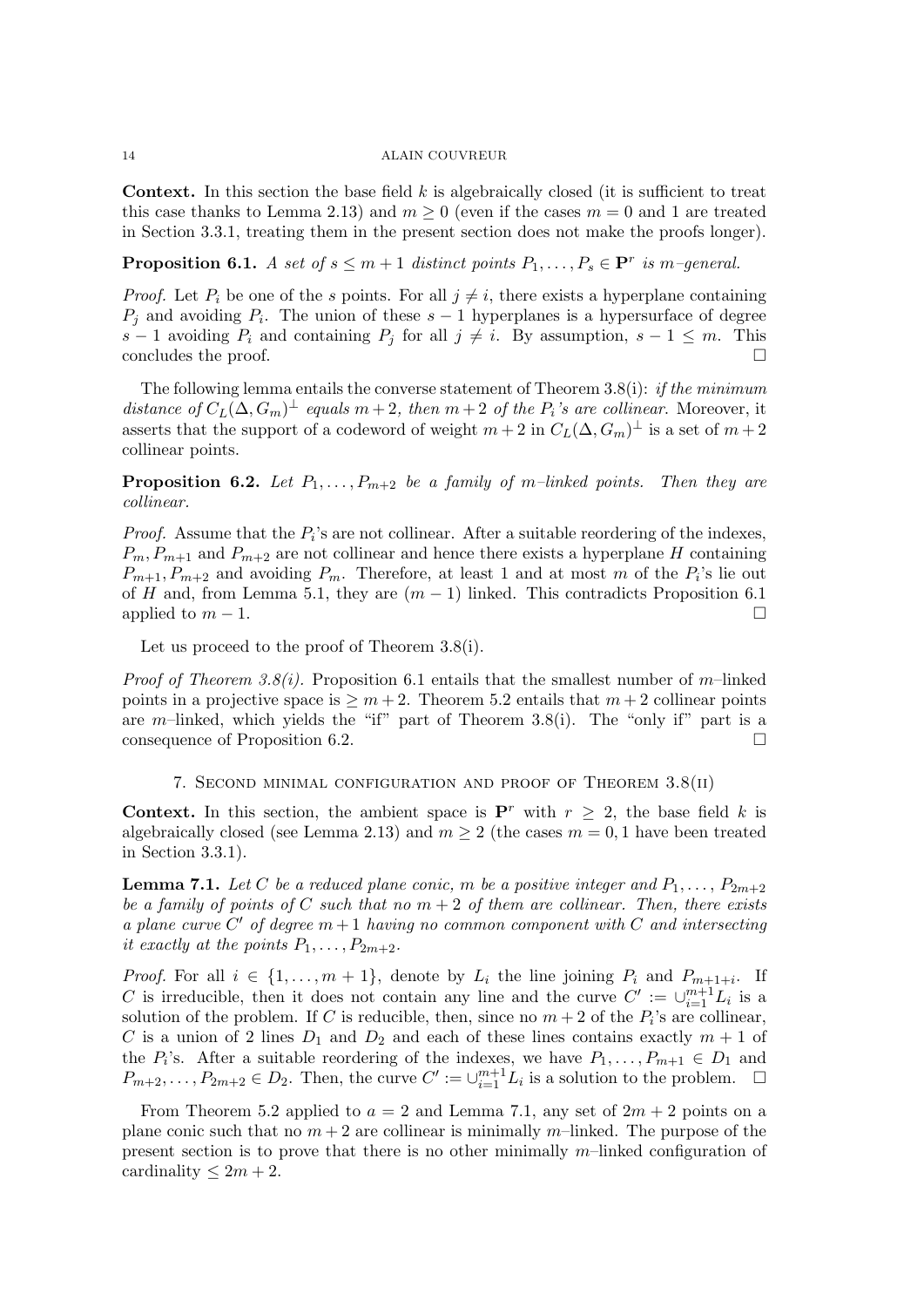*Remark* 7.2. It is proved in [4, Proposition 1] that  $m+2$  collinear points and  $2m+2$  points lying on a conic are the smallest minimally  $m$ -linked configurations in  $\mathbf{P}^2$ . However it is not clear that the result holds when the ambient dimension is higher.

**Proposition 7.3.** A configuration of  $s \leq 2m + 1$  distinct points  $P_1, \ldots, P_s \in \mathbf{P}^r$  such that no  $m + 2$  of them are collinear is m-general.

*Proof.* For all  $m \geq 1$ , let  $s_m \geq m+2$  be the smallest number of minimally m-linked points such that no  $m+2$  of them are collinear. From Theorem 5.2 we have  $s_m \leq 2m+2$ . Let us prove that  $s_m \geq 2m + 2$  by induction on m.

**Step 1. Initialisation:**  $m = 1$ . From Lemma 3.4, we have  $s_1 = 4$ .

Step 2. Induction. Let  $m \geq 2$  and assume that  $s_{m-1} \geq 2m$ . Let  $P_1, \ldots, P_{s_m}$  be a family of minimally m–linked points such that no  $m + 2$  of them are collinear. Let c be the maximal number of collinear points among  $P_1, \ldots, P_{s_m}$ . Obviously, we have  $2 \leq c$ and, by assumption on the  $P_i$ 's, we have  $c \leq m+1$ .

**Case 2.1.** If  $c = m + 1$ , then there exists a hyperplane H containing  $m + 1$  of the  $P_i$ 's and avoiding all the other ones. From Lemma 5.1, the  $s_m - m - 1$  of the  $P_i$ 's which lie out of H are  $(m-1)$ –linked. Consequently, from Proposition 6.1 we have

 $s_m - m - 1 \ge m + 1$  and hence  $s_m \ge 2m + 2$ .

**Case 2.2.** If  $2 \le c \le m$ , then, as in the previous step, we prove that  $s_m - c$  of the  $P_i$ 's are  $(m-1)$ –linked and, by definition of c, no  $m+1$  of them are collinear. By induction, we have

$$
s_m - c \ge s_{m-1} \ge 2m
$$
 and hence  $s_m \ge 2m + 2$ .

Finally, we always have  $s_m \geq 2m + 2$ .

Thanks to the previous results we are able to prove a useful and interesting statement asserting that *small* minimally m–linked configurations are contained in a projective plane.

**Proposition 7.4.** For all  $m \geq 1$ , any minimally m-linked configuration of  $n \leq 3m$ points is a set of coplanar points.

*Proof.* We prove the result by induction on m. If  $m = 1$ , then the result is obvious since any 3 points are always coplanar. Let  $m > 1$ ,  $n \leq 3m$  and  $P_1, \ldots, P_n$  be a minimally  $m$ –linked configuration of points which we assume to be non–coplanar. Denote by s the maximal number of coplanar points among them. By assumption, we have  $3 \leq s < n$ . Moreover, using Proposition 7.3, one can assume that

(a) 
$$
n \geq 2m + 2
$$
;

(b) no  $m + 2$  of the  $P_i$ 's are collinear.

**Step 1.** Let us prove that  $m + 1$  of the  $P_i$ 's are collinear.

After a suitable reordering, the points  $P_1, \ldots, P_s$  are coplanar. Then, there exists a hyperplane  $H_0$  containing them and avoiding  $P_{s+1}, \ldots, P_n$ . From Lemma 5.1, the  $P_i$ 's out of  $H_0$  are  $(m-1)$ –linked. In particular,  $t \leq n - s$  of them are minimally  $(m-1)$ – linked. After a suitable reordering,  $P_{s+1}, \ldots, P_{s+t}$  are minimally  $(m-1)$ –linked. Since  $s \geq 3$  and thanks to Proposition 6.1, we get  $m + 1 \leq t \leq 3m - 3$ . By induction,  $P_{s+1}, \ldots, P_{s+t}$  are coplanar. By definition,  $s \ge t \ge m+1$  and  $t \le n-s \le 2m-1$ . From Proposition 7.3, the points  $P_{s+1}, \ldots, P_{s+t}$  are collinear and  $t = m + 1$ .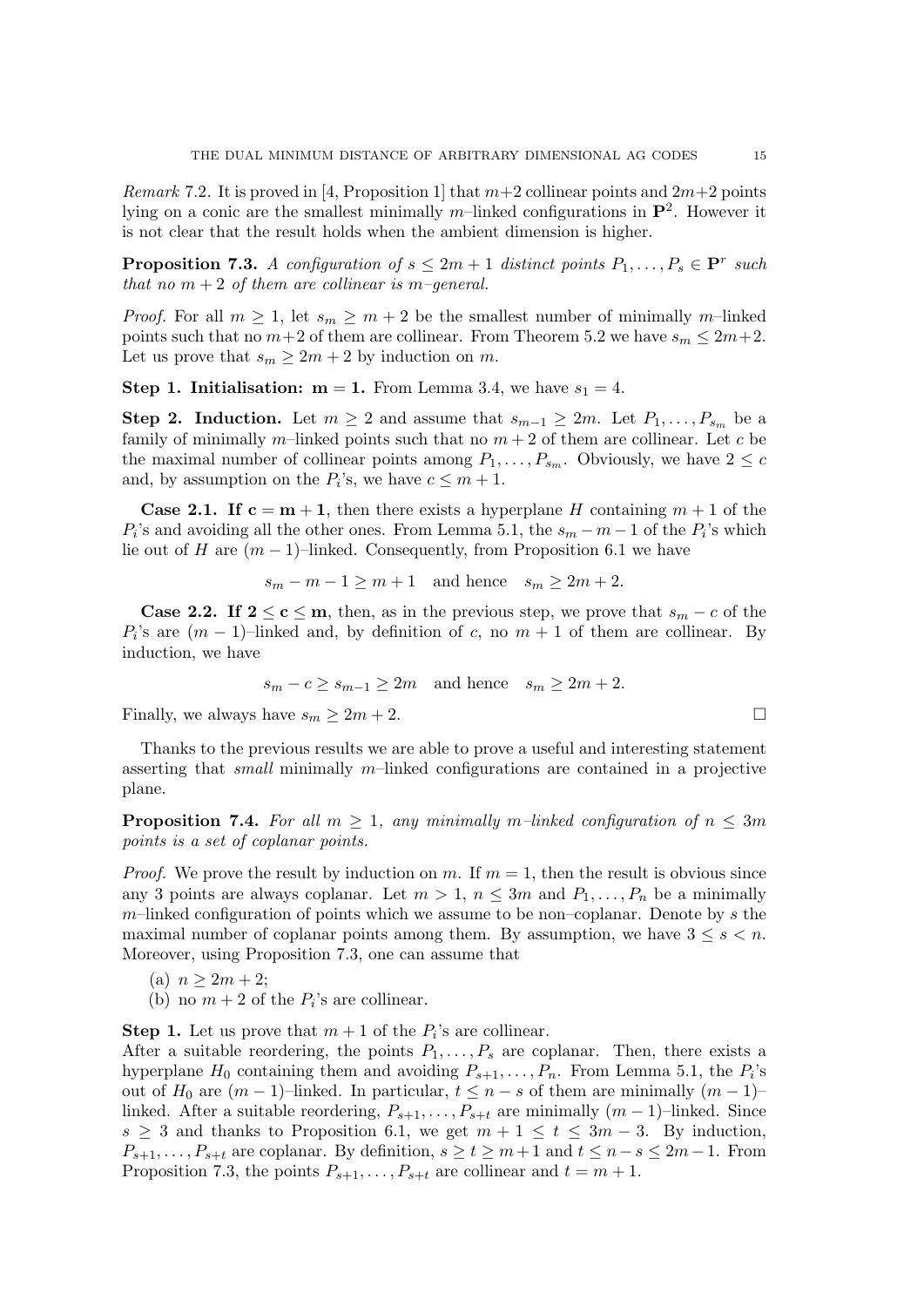**Step 2.** Since  $m + 1$  of the  $P_i$ 's are collinear and, from (b), no  $m + 2$  are, there exists a hyperplane  $H_1$  containing  $m + 1$  of them and avoiding all the other ones. From Lemma 5.1, the points out of  $H_1$  are  $(m-1)$ –linked and their number equals  $2m-1$ . From the contraposition of Proposition 7.3,  $m+1$  of the points out of  $H_1$  are also collinear. Using (a) we split the end of the proof into two cases, both leading to a contradiction.

**Case 2.1.** If  $n > 2m + 2$ , then there exists a union of two hyperplanes  $H_1 \cup H_2$ containing  $2m + 2$  of the  $P_i$ 's and avoiding the other ones. From Lemma 5.1, the points out of  $H_1 \cup H_2$  are  $(m-2)$ –linked but their number is  $n - (2m + 2) \le m - 2$ , which contradicts Proposition 6.1 applied to  $m-2$ .

**Case 2.2.** If  $n = 2m + 2$ , then the  $P_i$ 's are contained in a union of two lines  $L_1 \cup L_2$ which are skew since the  $P_i$ 's are assumed to be non-collinear. From (b) and after a suitable reordering,  $P_1, \ldots P_{m+1} \in L_1$  and  $P_{m+2}, \ldots, P_{2m+2} \in L_2$ . There exists a hyperplane containing  $L_1$  and  $P_{2m+2}$ . Consequently, from Lemma 5.1, the points  $P_{m+3}, \ldots, P_{2m+2}$ are  $(m-1)$ –linked contradicting Proposition 6.1 applied to  $m-1$ . □

The following proposition yields the converse statement of Theorem  $3.8(ii)$ : *if the* minimum distance  $\tilde{d}$  of  $C_L(\tilde{\Delta}, G_m)^{\perp}$  equals  $2m + 2$ , then no  $m + 2$  of the  $P_i$ 's are collinear and  $2m + 2$  of them lie on a plane conic. Moreover, the support of a minimum weight codeword of  $C_L(\Delta, G_m)^{\perp}$  is contained in a plane conic.

**Proposition 7.5.** A minimally m-linked configuration of  $2m + 2$  points such that no  $m + 2$  of them are collinear is a family of points lying on a plane conic.

*Proof.* From Proposition 7.4, the points are coplanar. One concludes using [4, Proposition 1].

Let us proceed to the proof of Theorem 3.8(ii).

*Proof of Theorem 3.8(ii).* From Proposition 7.3, the smallest number of m–linked points such that no  $m + 2$  are collinear is  $\geq 2m + 2$ . It is actually an equality from Theorem 5.2 since  $2m + 2$  points on a plane conic are m-linked. This gives the "if" part of the statement. The "only if" part is a consequence of Proposition 7.5.

# 8. Third minimal configuration and proof of Theorem 3.8(iii)

From Theorem 5.2, we know that  $3m$  coplanar points lying at the intersection of a cubic and a curve of degree  $m$  having no common component are minimally  $m$ -linked. The aim of the two remaining sections is to prove that there is no other minimally  $m$ linked configuration with cardinality  $\leq 3m$ . In this section, we prove that there is no minimally m-linked configuration of points of cardinality  $\langle 3m \rangle$  such that no  $m+2$  of the points are collinear and no  $2m + 2$  of them are on a plane conic.

**Context.** The ambient space is  $\mathbf{P}^r$  with  $r \geq 2$ , the base field k is algebraically closed and  $m \ge 1$  (even if the cases  $m = 0, 1$  have been treated in Section 3.3.1, keeping the case  $m = 1$  does not make the proofs longer).

First, we need the following elementary lemma.

**Lemma 8.1.** Let C be a plane conic contained in  $\mathbf{P}^r$  and  $P_1, \ldots, P_n$  be points avoiding C. Then, there exists a hypersurface of degree 2 containing C and avoiding all the  $P_i$ 's.

*Proof.* If  $r = 2$  it is obvious, the expected hypersurface is C. If  $r \geq 3$ , then consider the set of 3–codimensional linear subspaces  $\Pi \subset \mathbf{P}^r$  such that the cone generated by C over  $\Pi$  avoids the  $P_i$ 's. One proves easily that this set corresponds to a nonempty open subset of the Grassmanian Grass( $r - 2$ ,  $k^{r+1}$ ) (see [11, Example I.4.1.1] for a definition). □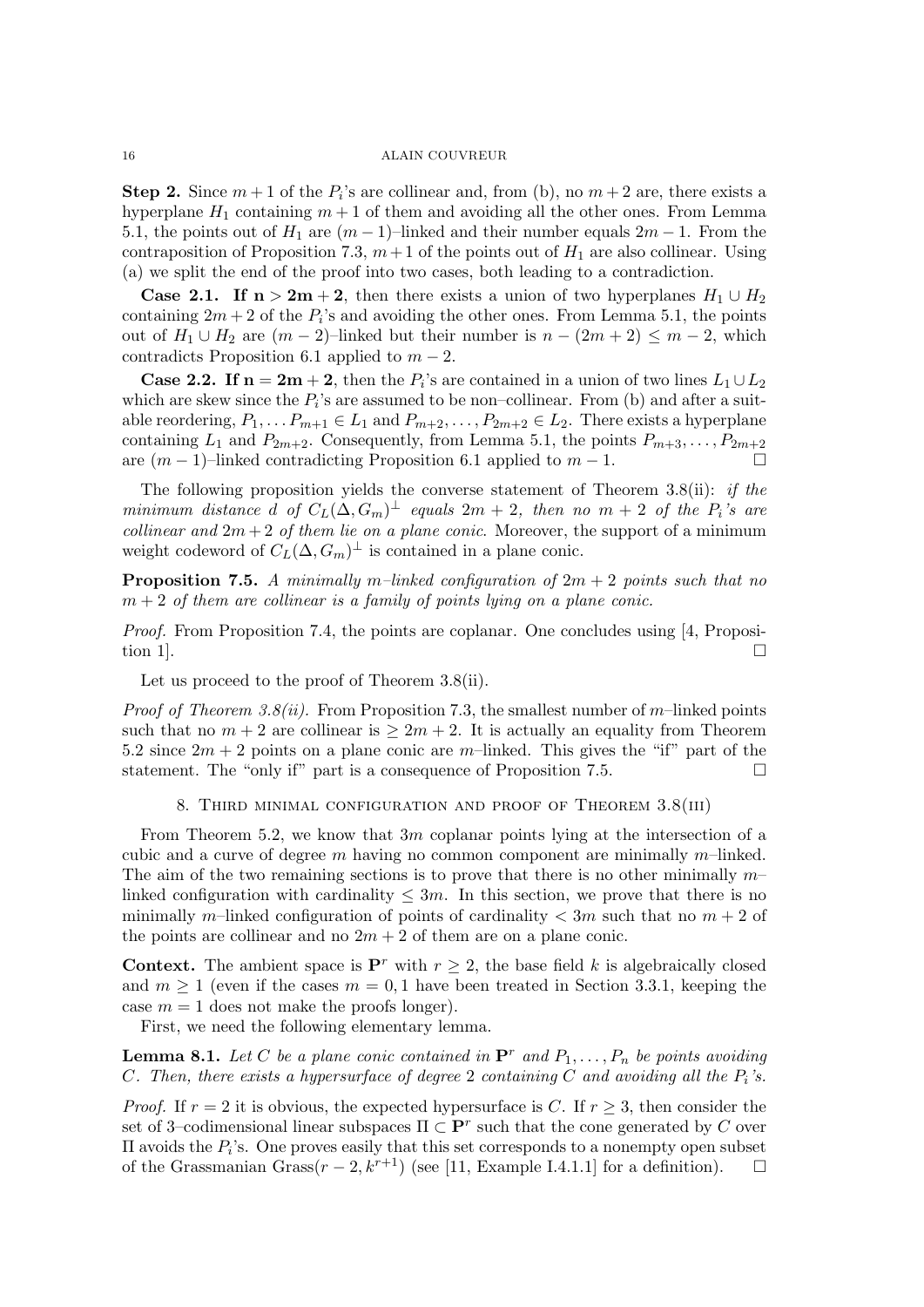**Proposition 8.2.** Any  $s \leq 3m - 1$  distinct points such that no  $m + 2$  of them are collinear and no  $2m + 2$  of them lie on a plane conic are m-general.

Proof. The method is nearly the same as that of the proof of Proposition 7.3. For all  $m \geq 1$ , denote by  $t_m$  the smallest cardinality of an m-linked set of points such that no  $2m + 2$  of them lie on a plane conic and no  $m + 2$  of them are collinear. From Theorem 5.2, we have  $t_m \leq 3m$ . Let us prove that  $t_m \geq 3m$  by induction on m.

**Step 1. Initialisation.** Proposition 7.3 applied to  $m = 1$  and  $m = 2$  respectively entails  $t_1 > 3$  and  $t_2 \geq 6$ . From the same proposition applied to  $m = 3$ , any  $s \leq 7$ points such that no 5 of them are collinear are m–general. Thus,  $t_3 \geq 8$ . Moreover, from Proposition 7.5, an 8–tuple of points such that no 5 of them are collinear and which do not lies on a plane conic is not m–linked and hence is m–general. Thus,  $t_3 \geq 9$ .

**Step 2. Induction.** Let  $m \geq 4$  and  $P_1, \ldots, P_{t_m}$  be a minimally m–linked configuration of points such that no  $m + 2$  of them are collinear and no  $2m + 2$  of them lie on a plane conic, from Proposition 7.3, we have  $t_m \geq 2m + 2$ . Moreover, by assumption on the  $P_i$ 's, since no  $2m + 2$  of them lie on a plane conic, from Proposition 7.5, we have

$$
(2) \t\t t_m > 2m + 2
$$

Let c be the maximal number of collinear points in  $\{P_1, \ldots, P_{t_m}\}$  and d be the maximal number of the  $P_i$ 's lying on a plane conic. Obviously, we have  $2 \leq c$ . Moreover, by assumption on the  $P_i$ 's, we have

$$
c \le m + 1 \quad \text{and} \quad d \le 2m + 1.
$$

We consider separately some particular values of  $c$  and  $d$ .

**Case 2.1. If**  $d \ge 2m$ **,** then let C be a conic containing d of the  $P_i$ 's. From Lemma 8.1, there exists a hypersurface of degree 2 containing C and avoiding all the points out of it. From Lemma 5.1, the  $t_m - d$  remaining points are  $(m - 2)$ –linked. Thus, from Proposition 6.1, we have

$$
t_m - d \ge m
$$
 and hence  $t_m \ge 3m$ .

**Case 2.2.** If  $c = m + 1$  and  $d \leq 2m - 1$ , then let L be a line containing  $m + 1$  of the  $P_i$ 's. There exists a hyperplane H containing L and avoiding all  $P_i$ 's out of L. From Lemma 5.1, the  $t_m - m - 1$  of the  $P_i$ 's lying out of L are  $(m-1)$ –linked. Let us consider separately two different situations.

(a) If  $m + 1$  of these points out of L lie on a line L', then one proves by the same reasoning that the  $t_m - 2m - 2$  of the  $P_i$ 's lying out of  $L \cup L'$  are  $(m-2)$ -linked. Consequently, from Proposition 6.1 applied to  $m-2$ , we have

 $t_m - 2m - 2 \ge m$ , which entails  $t_m \ge 3m + 2 \ge 3m$ .

(b) If no  $m + 1$  of the points out of L are collinear, then, from Proposition 7.3, we have

$$
t_m - m - 1 \ge 2m
$$
 and hence  $t_m \ge 3m + 1 \ge 3m$ .

**Case 2.3.** If  $3 \le c \le m$  and  $d \le 2m - 1$ , then, one proves as in Case 2(b) that  $t_m - c$  of the  $P_i$ 's are  $(m - 1)$ –linked. Moreover, by definition of c and d, no  $m + 1$  of these  $t_m - c$  points are collinear and no 2m of them lie on a plane conic. The induction hypothesis yields

$$
t_m - c \ge t_{m-1} \ge 3m - 3 \quad \text{and hence} \quad t_m \ge 3m.
$$

Case 2.4. If  $c = 2$ ,  $d \leq 2m - 1$  and the  $P_i$ 's are not coplanar, then there exists a hyperplane  $H$  containing at least 3 of the  $P_i$ 's and avoiding at least 1 of them. Let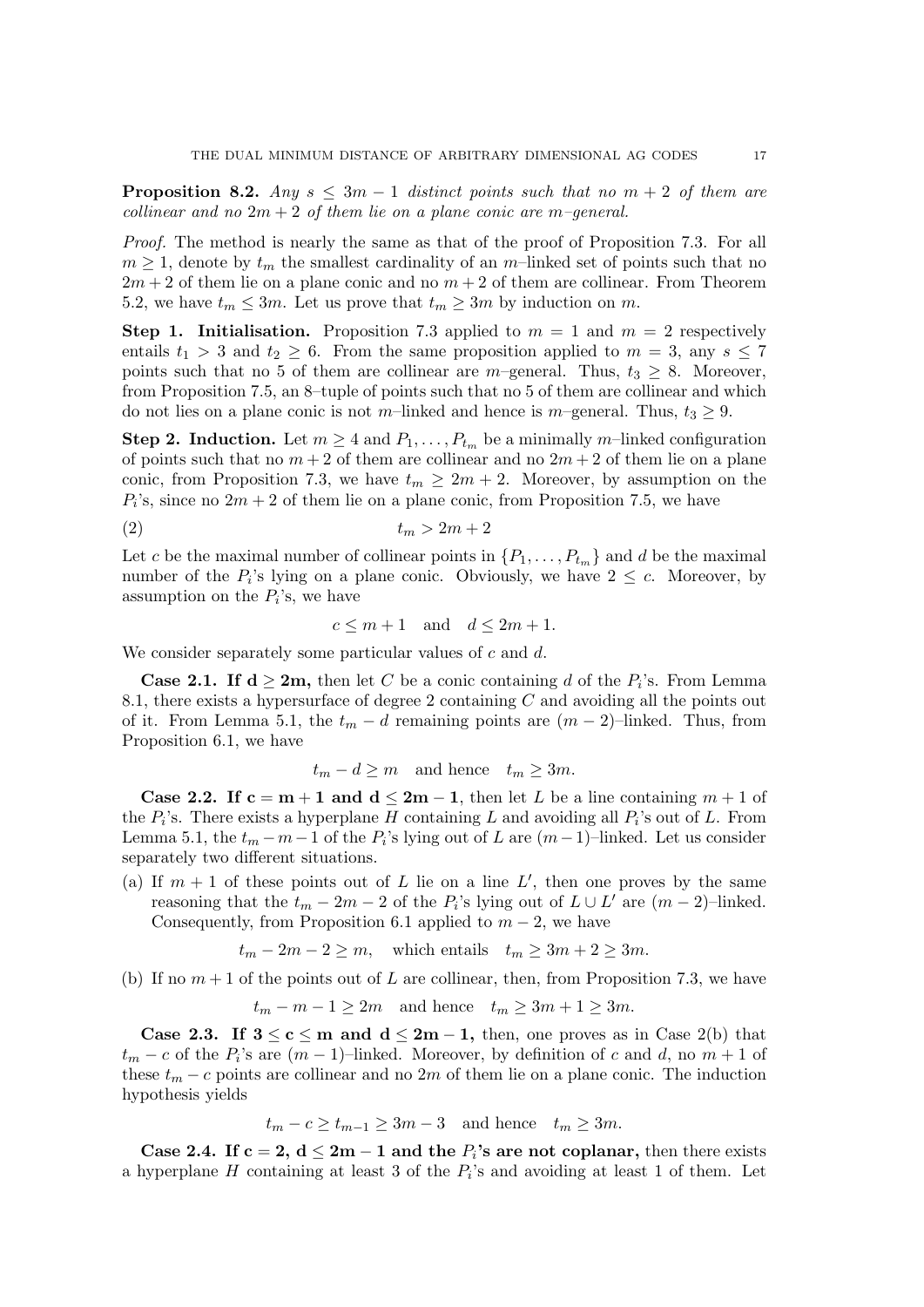$h \geq 3$  be the number of  $P_i$ 's contained in H. From Lemma 5.1, the points out of H are  $(m-1)$ –linked. Moreover, by assumption, no  $m+1$  of them are collinear and no 2m of them lie on a plane conic. By induction, we get

$$
t_m - h \ge t_{m-1}
$$
 and hence  $t_m \ge 3m$ .

From now on, the  $P_i$ 's are assumed to be coplanar. Therefore, we always have  $d \geq 5$ .

Case 2.5. If  $c = 2$ ,  $2m - 2 \le d \le 2m - 1$  and the  $P_i$ 's are coplanar, then let C be a conic containing d of the  $P_i$ 's. From Lemma 5.1, the points out of C are  $(m-2)$ – linked. Since  $c = 2$  and  $m \geq 4$ , no m of them are collinear. Thus, from Proposition 7.3, we have

$$
t_m - d \ge 2m - 2
$$
, which entails  $t_m \ge 4m - 4$ 

and, since  $m \geq 4$ , this entails  $t_m \geq 3m$ .

Case 2.6. If  $c = 2$ ,  $6 \le d \le 2m - 3$  and the  $P_i$ 's are coplanar, then let C be a conic containing d of the  $P_i$ 's. From Lemma 5.1, the points lying out of C are  $(m-2)$ – linked. Moreover, by assumption on  $c$  and  $d$ , no  $m$  of these points are collinear and no  $2m-2$  of them lie on a conic. By the induction hypothesis for  $m-2$ , we have

$$
t_m - d \ge t_{m-2} \ge 3m - 6, \quad \text{thus} \quad t_m \ge 3m.
$$

Case 2.7. If  $c = 2$ ,  $d = 5$  and the  $P<sub>i</sub>$ 's are coplanar but do not lie on a cubic curve, then let C be a cubic curve containing at least 9 of the  $P_i$ 's. Such a curve exists since the linear system of plane cubics has dimension 9. Denote by  $r$  the number of the  $P_i$ 's contained in C. By assumption,  $9 \le r < t_m$  and, from Lemma 5.1, the  $t_m - r$  of the  $P_i'$  $S_i$ 's lying out of C are  $(m-3)$ –linked. Moreover, by assumption on c and d, no 3 of these remaining points are collinear and no 6 of them lie on a cubic. Since  $m \geq 4$ , we have  $(m-3)+2\geq 3$  and  $2(m-3)+2\geq 6$ . Thus, by the induction hypothesis for  $m-3$ , we have

$$
t_m - r \ge t_{m-3}
$$
, which entails  $t_m \ge 3m - 9 + r \ge 3m$ .

Case 2.8. If  $c = 2$ ,  $d = 5$  and the  $P_i$ 's lie on a plane cubic curve, then let C be this cubic curve. Notice that, by assumption,  $m \geq 4$  and, from (2), we have  $t_m \geq 2m+3$  and hence  $t_m \geq 11$ . Since no 3 of the  $P_i$ 's are collinear and no 6 of them lie on a conic and  $t_m \ge 11$ , one proves easily that C is irreducible. Then,  $t_m \ge 3m$  as a straightforward consequence of Lemma 8.3 below.

**Conclusion.** In all the considered cases, we have  $t_m \geq 3m$ .

$$
\qquad \qquad \Box
$$

**Lemma 8.3.** Let m be an integer greater than or equal to 3. Let  $P_1, \ldots, P_{3m-1} \in \mathbf{P}^2$ be a family of points lying on an irreducible plane cubic curve C such that no 3 of them are collinear and no 6 of them lie on a conic. Then, the  $P_i$ 's are in m-general position.

*Proof.* Let  $F_C$  be a homogeneous equation of C. Denote by  $E_m$  the subspace of  $\mathcal{F}_{m,2}$ of homogeneous forms vanishing on C (i.e.  $E_m := \mathcal{F}_{m-3,2}F_C$ ). Choose a subspace  $H_m \subset \mathcal{F}_{m,2}$  such that  $\mathcal{F}_{m,2} = E_m \oplus H_m$  and let  $\Gamma_m$  be the linear system  $\mathbf{P}(H_m)$ . It is a linear system of curves of degree m which do not contain  $C$ . Its dimension is

(3) 
$$
\dim(\Gamma_m) = \dim(\mathcal{F}_{m,2}) - \dim(\mathcal{F}_{m-3,2}) - 1 = 3m - 1.
$$

Let us prove the m–generality of  $P_1, \ldots, P_{3m-1}$  by induction on m.

Step 1. Initialisation. If  $m = 3$ , then consider 8 points of a plane cubic curve C. Since no 3 of them are collinear and no 6 lie on a conic, from [5, Proposition V.4.3], the linear system of cubics containing 7 of them has no other base point. Thus, the points are in 3-general position.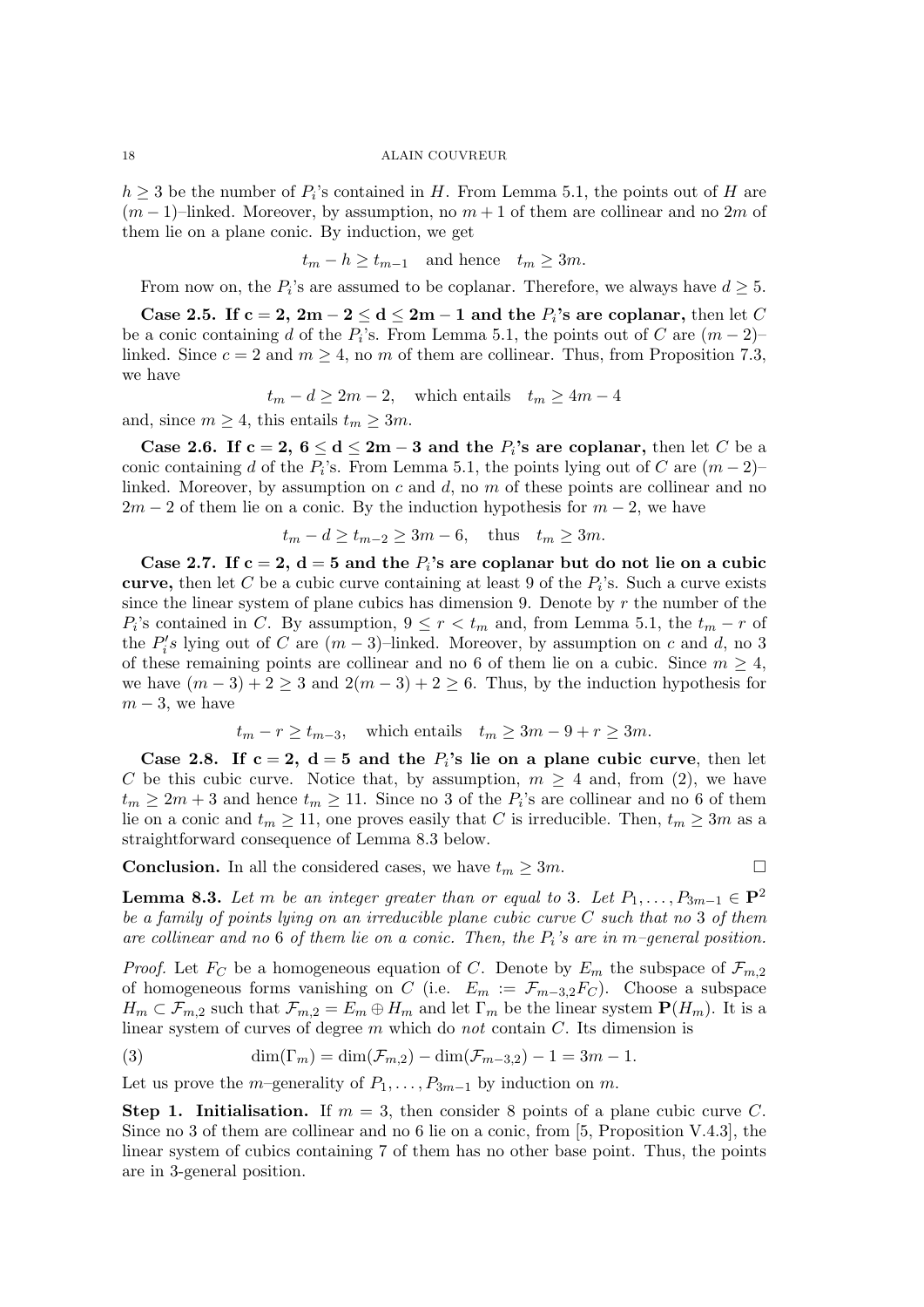Step 2. Induction. Let  $m \geq 4$  and assume the induction hypothesis to be true for  $m-1$ . By symmetry on the indexes, to prove the result, it is sufficient to prove the existence of a curve of degree m containing  $P_1, \ldots, P_{3m-2}$  and avoiding  $P_{3m-1}$ . We will prove the existence of a curve D of degree  $(m-1)$  containing  $P_3, \ldots, P_{3m-2}$ , and avoiding  $P_{3m-1}$ . By assumption no 3 of the  $P_i$ 's are collinear and hence the line L joining  $P_1$  and  $P_2$  avoids  $P_{3m-1}$ . Consequently, the curve  $L \cup D$  of degree m avoids  $P_{3m-1}$  and contains all the other  $P_i$ 's.

Sub-step 2.1 Let j be an integer in  $\{1, 2, 3\}$ . By induction, the points  $P_i, P_4, \ldots, P_{3m-2}$ are in  $(m-1)$ –general position. Therefore, the maps  $ev_{P_j}, ev_{P_4}, \ldots, ev_{P_{3m-2}}$  are linearly independent in  $\mathcal{F}_{m-1,2}^{\vee}$  and, since they all vanish on  $E_{m-1}$  (recall that  $E_{m-1}$  denotes the space of forms of degree  $m-1$  vanishing on C), they induce independent maps in  $(\mathcal{F}_{m-1,2}/E_{m-1})^{\vee} \cong H_{m-1}^{\vee}$ . Let  $\Lambda_j$  be the maximal sub-system of  $\Gamma_{m-1}$  of curves containing  $P_j, P_4, \ldots, P_{3m-2}$ . From (3) and since  $ev_{P_j}, ev_{P_4}, \ldots, ev_{P_{3m-2}}$  are linearly independent in  $H_{m-1}^{\vee}$ , we have

$$
\dim(\Lambda_j) = \dim(\Gamma_{m-1}) - (3m - 4) = 0.
$$

Sub-step 2.2 For all  $j \in \{1, 2, 3\}$ , denote by  $D_j$  the single element of  $\Lambda_j$ . It is the only element in  $\Gamma_{m-1}$  containing the points  $P_j, P_4, \ldots, P_{3m-2}$ . For the very same reason, there exists a unique element  $D_{3m-1} \in \Gamma_{m-1}$  containing the points  $P_4, \ldots, P_{3m-1}$ .

Let us prove that at least one of the curves  $D_1, D_2, D_3$  avoids  $P_{3m-1}$ . Assume the negation of the statement, i.e. " $P_{3m-1}$  lies on  $D_1, D_2$  and  $D_3$ ". Since  $D_{3m-1}$  is the unique element of  $\Gamma_{m-1}$  containing  $P_4, \ldots, P_{3m-1}$ , this entails  $D_1 = D_2 = D_3 = D_{3m-1}$ and this curve of degree  $m-1$  does not contain C and meets it at least at  $3m-1$  points. But such a situation contradicts Bézout's theorem. Thus, for a suitable ordering of the indexes 1, 2, 3, the curve  $D_3$  avoids  $P_{3m-1}$ , which concludes the proof. □

### 9. End of the proof of Theorem 3.8

To conclude the proof, it remains to show that the configurations of coplanar points lying at the intersection of a cubic and a degree  $m$  curve are the only minimally  $m$ -linked configurations of cardinality 3m.

**Context.** The ambient space is  $\mathbf{P}^r$  with  $r \geq 2$ , the base field k is algebraically closed and  $m \geq 3$  (because of Remark 3.6).

**Proposition 9.1.** An m–linked configuration of 3m points such that no  $m+2$  of them are collinear and no  $2m+2$  of them lie on a plane conic is a family of coplanar points lying at the intersection of a cubic and a curve of degree m having no common component.

For the proof of Proposition 9.1, we need Lemmas 9.2 and 9.3.

**Lemma 9.2.** Let n be an integer greater than or equal to 6 and  $P_1, \ldots, P_n$  be a family of coplanar points which do not lie on a conic. Then, there exist 6 of them which are in 2–general position.

*Proof.* Step 1. Let us prove that there exist 5 of the  $P_i$ 's which are in 2-general position. Proposition 7.3 asserts that 5 coplanar points are 2–general if no 4 of them are collinear. Since the  $P_i$ 's do not lie on a conic, they are not collinear. Therefore, one can reorder the indexes such as  $P_1, P_2$  and  $P_3$  are not collinear. For all pairs of distinct integers  $i, j \leq n$ , denote by  $L_{i,j}$  the line joining  $P_i$  and  $P_j$ . Now we have to prove that there exist two of the  $P_i$ 's with  $i > 3$  which do not both lie on one of the lines  $L_{1,2}, L_{1,3}$  and  $L_{2,3}$ . If not, then the points  $P_4, \ldots, P_n$  would all lie on one of the lines  $L_{1,2}, L_{1,3}$  and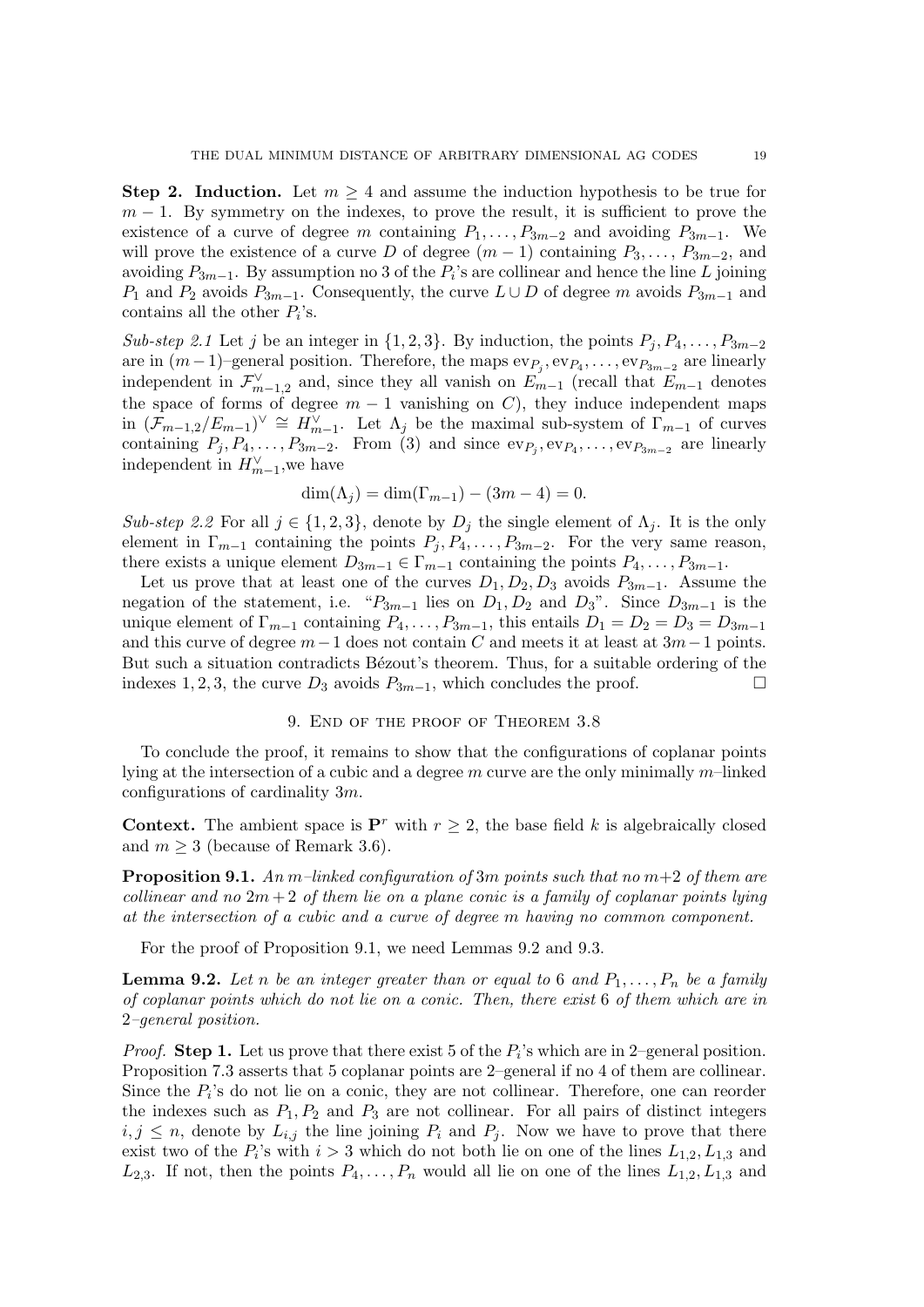$L_{2,3}$ , say  $L_{1,2}$ . However, this entails that the  $P_i$ 's would all lie on the conic  $L_{1,2} \cup L_{2,3}$ , which yields to a contradiction.

Step 2. From the previous step, after a suitable reordering of the indexes, the points  $P_1, \ldots, P_5$  are in 2–general position. Since the linear system of conics in  $\mathbf{P}^2$  has dimension 5, there exists a unique conic C containing  $P_1, \ldots, P_5$ . By assumption on the  $P_i$ 's, C avoids at least one of  $P_i$ 's, say  $P_6$  (after a suitable reordering of the indexes). Thus, the points  $P_1, \ldots, P_6$  do not lie on a conic. Finally, this proves that any conic containing 5 points among  $P_1, \ldots, P_6$  avoids the 6-th one and hence that  $P_1, \ldots, P_6$  are in 2–general position.

**Lemma 9.3.** A minimally m–linked family of 3m coplanar points such that no  $m + 2$ of them are collinear and no  $2m + 2$  of them lie on a conic, lies on a cubic curve.

*Proof.* Let  $P_1, \ldots, P_{3m}$  be such a configuration of points. To prove the result, we have to treat separately the cases  $m = 3$  and 4.

Step 1. Small values of m. If  $m = 3$ , then it is obvious since 9 coplanar points always lie on a cubic.

If  $m = 4$ , then, since the  $P_i$ 's are not assumed to be collinear, after a suitable reordering of the indexes,  $P_1, P_2$  and  $P_3$  are not collinear. Let C be a cubic curve containing the points  $P_4, \ldots, P_{12}$ . If some of the points  $P_1, P_2, P_3$  lie out of C, then, from Lemma 5.1, they are 1–linked and hence collinear, which yields a contradiction. Thus, all the  $P_i$ 's lie on C.

If  $m = 5$ , then one can assume that the  $P_i$ 's are not contained in a conic (if they are, then the result is proved since a conic is contained in plenty of cubics). Lemma 9.2 asserts that 6 of the  $P_i$ 's, say  $P_1, \ldots, P_6$  are in 2-general position. Let C be a cubic containing  $P_7, \ldots, P_{15}$ . If C does not contain all the  $P_i$ 's, then, from Lemma 5.1, the  $P_i$ 's out of C are 2-linked which contradicts the 2-generality of  $P_1, \ldots, P_6$ .

Step 2. For  $m \geq 6$ . Let c, d be respectively the maximal number of collinear points and of points lying on a conic among the  $P_i$ 's.

**Case 2.1.** If  $d \ge 2m - 3$ , then let Q be a conic containing d of the  $P_i$ 's. From Lemma 5.1, the  $P_i$ 's out of Q are  $(m-2)$ –linked and their number is at most  $m+3$ . Since  $m+3 < 2m-2$ , Proposition 7.3 entails that m of the  $P_i$ 's out of Q are contained in a line L. If  $Q \cup L$  contains all the  $P_i$ 's, then the result is proved. Else, the  $P_i$ 's out of  $Q \cup L$  are  $(m-3)$ –linked and their number is at most 3, which contradicts Proposition 6.1.

**Case 2.2.** If  $d = 2m - 4$ , then let Q be a conic as in the previous case. The  $P_i$ 's out of Q are  $(m-2)$ –linked and their number is  $m+4$ . If  $m \geq 7$ , then  $2m-2 > m+4$  and the result can be obtained by the same manner as in the previous case. If  $m = 6$ , then the 10 points out of Q cannot lie on a conic since their number is larger than  $d = 8$ . Thus, the  $P_i$ 's out of Q do not lie on a conic and Proposition 8.2 entails that  $m = 6$  of the  $P_i$ 's out of  $Q$  are collinear. One can then conclude as in the previous case.

Case 2.3. If  $d < 2m - 4$  and  $c \geq m - 1$ , then, let L be a line containing at least  $m-1$  of the  $P_i$ 's. From Lemma 5.1, the  $P_i$ 's out of L are  $(m-1)$ –linked and, by assumption on d together with Proposition 8.2, at least  $m + 1$  of the  $P_i$ 's lying out of L are on a line L'. The conic  $L \cup L^{\tilde{\jmath}}$  contains at least 2m of the  $P_i$ 's, which contradicts the assumption on d.

Case 2.4. Assume that  $d < 2m - 4$  and  $c < m - 1$ . Let r be the maximal number of the  $P_i$ 's contained in a cubic. If  $r = 3m$ , then the result is proved. Now, assume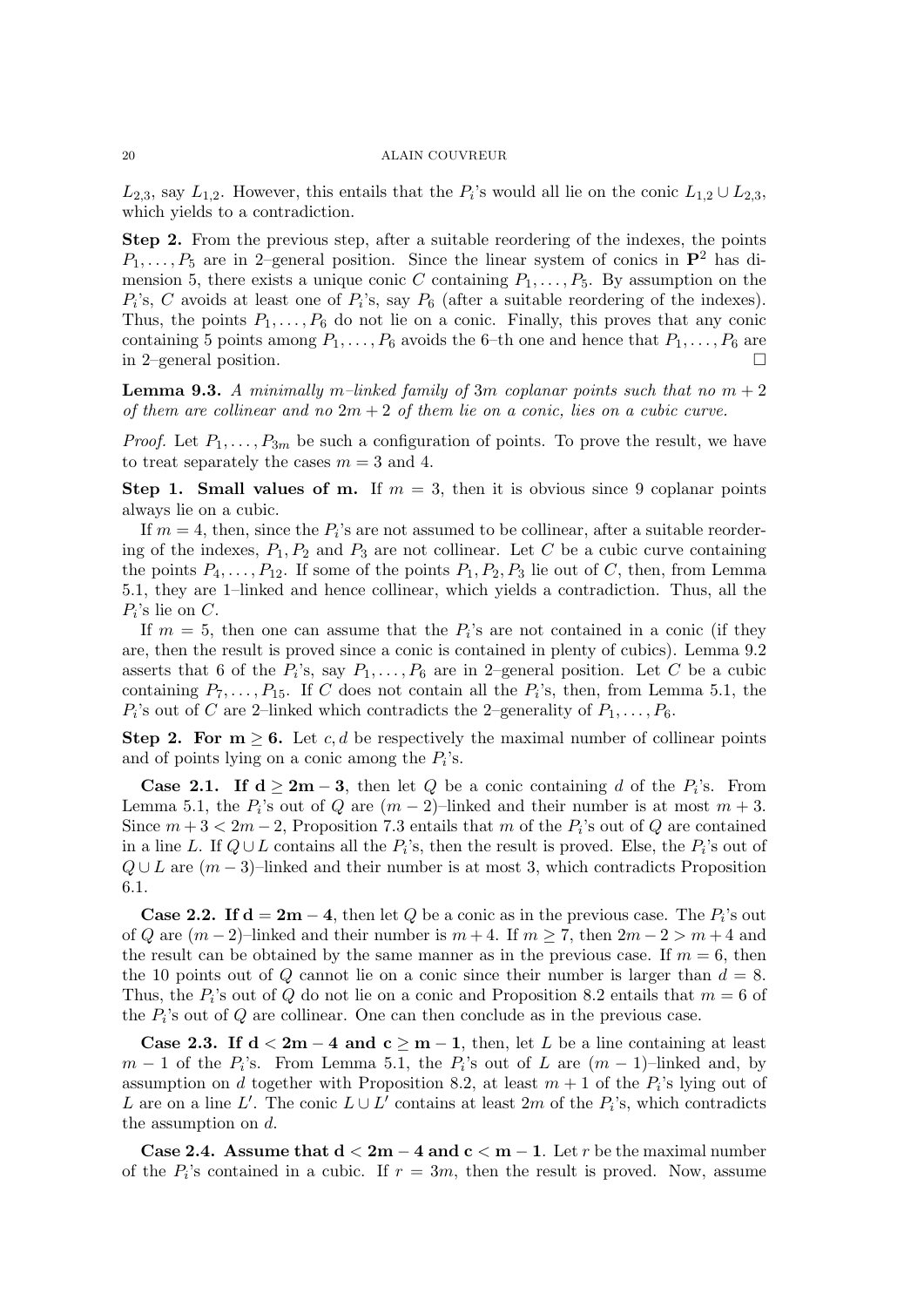that  $r < 3m$ . Since the linear system of plane cubics has dimension 9, we clearly have  $r \geq 9$ . Let C be a cubic containing r of the  $P_i$ 's. From Lemma 5.1, the  $P_i$ 's out of C are  $(m-3)$ –linked. If  $r > 9$ , then the number of  $P_i$ 's out of C is  $3m - r < 3(m-3)$ and, using the assumptions on  $c$  and  $d$  together with Proposition 8.2, these points are in  $(m-3)$ –general position, which yields a contradiction.

Now, assume that  $r = 9$ . By induction on m and using the assumptions on c and d, the  $3(m-3)$  points out C are on a cubic. By definition of r, it is possible only if  $3(m-3) \le r = 9$ , that is  $m = 6$  (since m is assumed to be  $\ge 6$ ). From Lemma 5.1, the 9 points out of  $C$  are 3-linked. Thus, the linear system of cubics containing these 9 points has dimension  $\geq 1$  and hence, there exists a cubic containing these 9 points together with a 10–th one. This contradicts the assumption  $r = 9$ .

#### Now, we can prove Proposition 9.1.

*Proof of Proposition 9.1.* Let  $P_1, \ldots, P_{3m}$  be an m-linked configuration of points such that no  $m+2$  of them are collinear and no  $2m+2$  lie on a plane conic. From Proposition 8.2, these points are actually minimally  $m$ –linked. From Proposition 7.4, they are coplanar and from Lemma 9.3, they lie on a cubic  $C$ . It remains to prove that they lie at the intersection of  $C$  with a curve of degree  $m$  having no common component with C.

To prove this, we will use similar objects as in the proof of Lemma 8.3. Let  $F_C$ be a homogeneous equation of C. Let  $E_m$  be the subspace of  $\mathcal{F}_{m,2}$  of homogeneous forms vanishing on C and let  $H_m$  be a complement subspace of  $E_m$  in  $\mathcal{F}_{m,2}$ , that is  $\mathcal{F}_{m,2} = E_m \oplus H_m$ . Let  $\Gamma_m$  be the linear system  $\Gamma_m := \mathbf{P}(H_m)$ . It is a linear system of curves of degree  $m$  not containing  $C$ . From  $(3)$  page 18, we have

$$
\dim(\Gamma_m) = 3m - 1.
$$

Consequently, there exists an element D of  $\Gamma_m$  containing the points  $P_1, \ldots, P_{3m-1}$ . Moreover, the curve cannot avoid  $P_{3m}$  since the  $P_i$ 's are minimally m-linked. It remains to prove that  $D$  has no common component with  $C$ .

If C is irreducible, then it is obvious since the elements of  $\Gamma_m$  do not contain C.

If C is reducible, then  $C = C_1 \cup C_2$  such that  $C_1$  is a line and  $C_2$  a conic (possibly reducible).

First, let us prove that  $C_1$  and  $C_2$  contain respectively m and  $2m$  of the  $P_i$ 's. By assumption, at most  $m + 1$  of the  $P_i$ 's lie on  $C_1$  and at most  $2m + 1$  of them lie on  $C_2$ . If  $C_1$  contains  $m + 1$  of the  $P_i$ 's, then the  $P_i$ 's out of it are  $(m - 1)$ –linked and their number is  $2m - 1$ . Proposition 7.3 entails that  $m + 1$  of these points are contained in a line L and the  $P_i$ 's out of  $C_1 \cup L$  are  $(m-2)$ –linked and their number is at most  $m-2$ , which contradicts Proposition 6.1. Thus,  $C_1$  contains at most m of the  $P_i$ 's. If  $2m+1$ of the  $P_i$ 's lie on  $C_2$ , then from Lemma 5.1, the  $P_i$ 's out of  $C_2$  are  $(m-2)$ -linked and their number is  $m-1$ , which contradicts Proposition 6.1. Thus  $C_2$  contains at most 2m of the  $P_i$ 's.

Finally, after a suitable ordering of the indexes,  $P_1, \ldots, P_m \in C_1$  and  $P_{m+1}, \ldots, P_{3m} \in$  $C_2$ . Moreover, none of the  $P_i$ 's lies on  $C_1 \cap C_2$ . Suppose that  $C_1 \subset D$  and  $C_2$  has no common component with D. Then  $D = C_1 \cup D_1$  where  $D_1$  has degree  $m-1$ . Since none of the  $P_i$ 's lies on  $C_1 \cap C_2$ , the points  $P_{m+1}, \ldots, P_{3m}$  lie on  $C_2 \cap D'$ , but this contradicts Bézout's theorem.

Conversely, if  $C_2 \subset D$  and  $C_1$  is not contained in D, then almost the same reasoning leads also to a contradiction.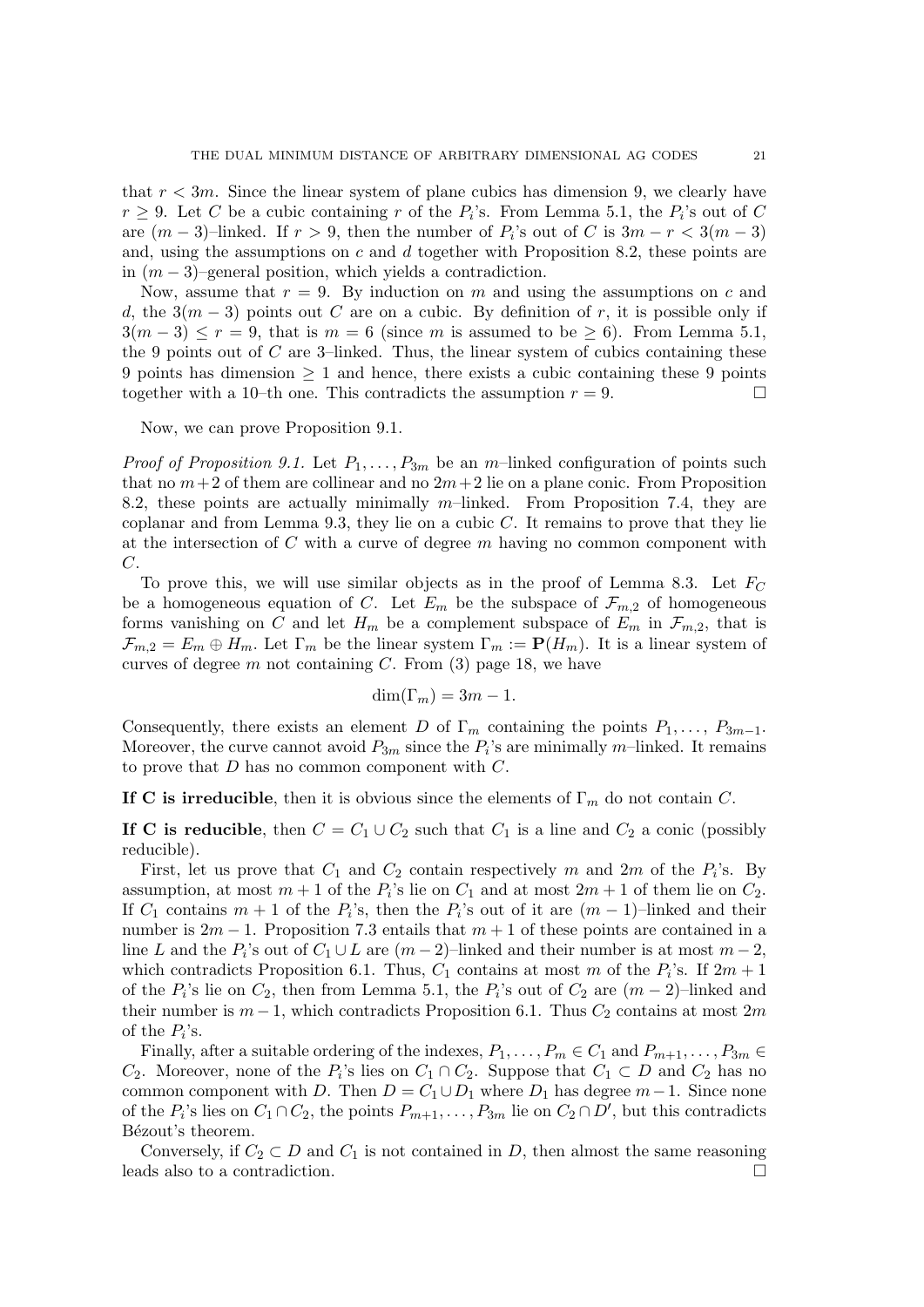We are now able to conclude the proof of Theorem 3.8 by proving items (iii) and (iv).

*Proof of Theorem 3.5(iii) and (iv).* From Proposition 8.2 the smallest number of  $m$ linked points such that no  $m + 2$  are collinear and no  $2m + 2$  lie on a plane conic is  $\geq 3m$ . From Theorem 5.2, this inequality is actually an equality since 3m points lying at the intersection of two coplanar curves of respective degrees 3 and m are m–linked. This yields the "if" part of Theorem 3.8(iii). The "only if" part is a consequence of Proposition 9.1. Item (iv) is a straightforward consequence of (i), (ii) and (iii).  $\square$ 

# **CONCLUSION**

Using the notion of m–generality and in particular that of being minimally m–linked, we obtain some results on the minimum distance of duals of arbitrary–dimensional algebraic–geometric codes. For plane curves, these results improve in some situations the well-known Goppa bound. They also give a method to cleverly puncture such a code on a plane curve in order to drastically increase its dual minimum distance.

From a more geometric point of view, we gave the three smallest configurations of minimally  $m$ –linked points in any projective space.

To improve Theorem 3.5 it would be interesting to find further items of this hierarchy. Notice that these first items correspond to configurations of coplanar points. Nevertheless, the following ones could correspond, for points in  $\mathbf{P}^{N}$ , where  $N \geq 3$ , to non–coplanar configurations of points.

### **ACKNOWLEDGEMENTS**

The author expresses a deep gratitude to Marc Perret and Daniel Augot for their relevant comments about this article. Computations in Section 4 have been made thanks to the software Magma.

# Appendix A. Varieties not containing plane curves of low degree

From Theorem 3.5, to get good codes of the form  $C_L(\Delta, G)^{\perp}$ , it is interesting to look for varieties which do not contain any plane curves of degree 1, 2 and 3. The following result makes possible to check whether a "generic" hypersurface of  $\mathbf{P}^{N}$  with fixed degree contains any line, plane conic or plane cubic. The proof is pretty elementary and uses the same tools as that of [11, Theorem I.6.4.10]. We give it because of a lack of references.

**Theorem A.1.** Let N, d, r be integers such that  $N \geq 3$ ,  $d \geq 2$  and  $d \geq r \geq 1$ . Then, almost all hypersurfaces of degree d in  $\mathbf{P}^{N}$  do not contain any plane curve of degree r if

$$
\left(\begin{array}{c} d+2\\2 \end{array}\right) - \left(\begin{array}{c} d-r+2\\2 \end{array}\right) - x_{r,N} > 0,
$$

where

$$
x_{r,N} = \begin{cases} 2N-2 & \text{if } r = 1 \\ \begin{pmatrix} r+2 \\ 2 \end{pmatrix} + 3N - 7 & \text{if } r > 1 \end{cases}.
$$

Remark A.2. The condition of the theorem is sufficient but not necessary. For instance, for  $N = 3$  and  $r = 3$ , we get: almost all surfaces of  $\mathbf{P}^3$  of degree  $> 5$  do not contain any plane cubic. Actually, it is also true for surfaces of degree 4. Indeed, for  $N = 3$ ,  $d = 4$ and  $r = 1$  the theorem asserts that generic surfaces of degree 4 do not contain any line. Moreover, it is easy to check that a surface of degree 4 which does not contain any line cannot contain any plane cubic (consider the plane sections of such a surface).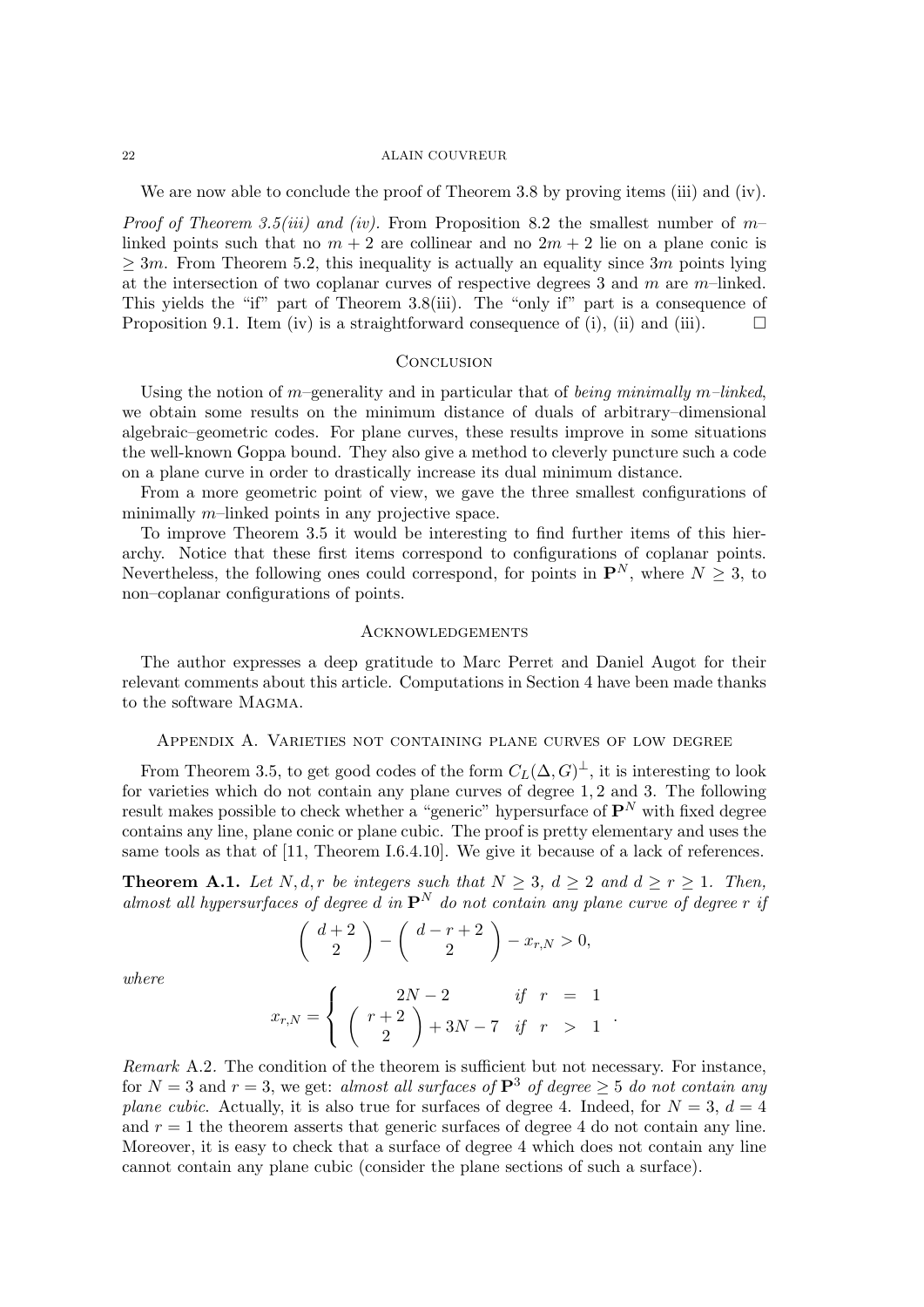*Proof of Theorem A.1.* Notations. In this proof, for all integers  $d, N$ , we denote by  $\Gamma_{d,N}$  the linear system  $\mathbf{P}(\mathcal{F}_{d,N})$  of hypersurfaces of degree d in  $\mathbf{P}^{N}$ . Moreover, for all  $r \geq 1$ , denote by  $X_{r,N}$ , the variety parameterising the set of the plane curves of degree r contained in  $\mathbf{P}^{N}$  and by  $V_{r,d,N}$  the variety defined by

$$
V_{r,d,N} := \{ (C, H) \in X_{r,N} \times \Gamma_{d,N} \mid C \subset H \}.
$$

Step 1. The variety of lines in  $\mathbf{P}^{N}$ : the case  $\mathbf{r} = 1$ . For all  $N \geq 2$ , the variety  $X_{1,N}$  is isomorphic to the Grassmanian Grass $(2, k^{N+1})$ . Thus,

$$
\dim X_{1,N} = 2N - 2.
$$

(see [11, Example I.4.1]).

Step 2. The variety of planes curves of degree  $r \geq 2$  in  $P^N$ . For all  $N \geq 2$ , the variety parameterising the planes contained in  $\mathbf{P}^{N}$  is isomorphic to the Grassmanian Grass(3,  $k^{N+1}$ ). This variety has dimension  $3N-6$ . Then, for all  $r \geq 2$ , the variety  $X_{r,N}$  is a  $\Gamma_{r,2}$ -bundle over Grass $(3, k^{N+1})$  and hence has dimension

$$
\dim X_{r,N} = \binom{r+2}{2} + 3N - 7.
$$

Step 3. Consider the following diagram

$$
V_{r,d,N}
$$
  

$$
\varphi_1
$$
  

$$
X_{r,N} \times \Gamma_{d,N} \stackrel{\pi_1}{\pi_2} X_{r,N}
$$
  

$$
\Gamma_{d,N}
$$

where  $\pi_1$  and  $\pi_2$  denote the canonical projections. To prove the theorem, we have to prove that  $\varphi_2$  is not dominant. Thus, it is sufficient to prove that  $\dim(V_{r,d,N}) < \dim \Gamma_{d,N}$ .

Let us compute the dimension of  $V_{r,d,N}$ . Notice that, for a given plane curve C of degree r in  $\mathbf{P}^{N}$ , the set of hypersurfaces of degree d containing C is parametrised by some projective space  $\mathbf{P}^l$  whose dimension l does not depend on C. Therefore,  $V_{r,d,N}$  is a  $\mathbf{P}^l$ -bundle over  $X_{r,N}$ . Since we know the dimension of  $X_{r,N}$ , we just have to compute the dimension l of the fibre  $F_{r,d,N}$  of  $\varphi_1$ .

Let C be a plane curve of degree r in  $\mathbf{P}^N$  and let  $\Pi$  be the plane containing it. Consider the map

$$
\nu: \mathcal{F}_{d,N} \twoheadrightarrow \mathcal{F}_{d,2}
$$

which sends a form of degree d to its restriction to  $\Pi$ . The set of forms of degree d in  $\mathcal{F}_{d,2}$  vanishing on C is isomorphic to  $\mathcal{F}_{d-r,2}$ . Therefore, the fibre  $F_{r,d,N}$  satisfies

$$
F_{r,d,N} \cong \mathbf{P}(\nu^{-1}(\mathcal{F}_{d-r,2})).
$$

The dimension of  $F_{r,d,N}$  is

$$
\dim F_{r,d,N} = \dim \mathcal{F}_{d-r,2} + \dim \mathcal{F}_{d,N} - \dim \mathcal{F}_{d,2} - 1.
$$

Finally, we have

$$
\dim \Gamma_{d,N} - \dim V_{r,d,N} = \begin{pmatrix} d+2 \\ 2 \end{pmatrix} - \begin{pmatrix} d-r+2 \\ 2 \end{pmatrix} - \dim X_{r,N},
$$

which concludes the proof.  $\Box$ 

$$
\Gamma
$$